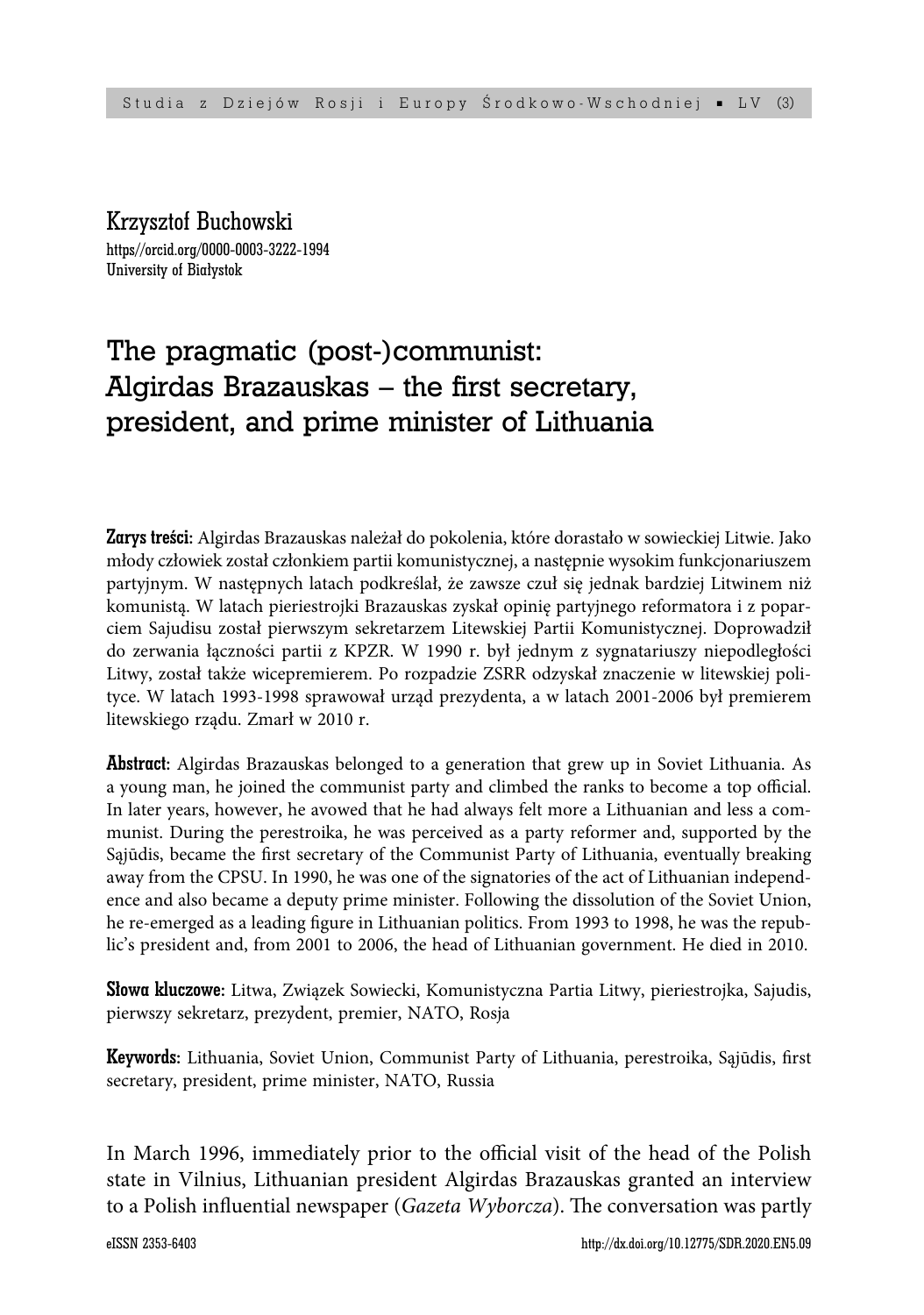devoted to Antanas Sniečkus, the communist leader of the Lithuanian Socialist Soviet Republic (LSSR) from 1940 to 1970. However, no mention was made of his responsibility for the brutal Sovietisation of the country, his unshaken loyalty to Moscow, and the considerable political adroitness that permitted him to stay in office despite the upheavals within the Kremlin. Brazauskas affirmed that Sniečkus was a peculiar communist, a very Lithuanian one, able to secure independence, of sorts, from his superiors in Moscow. He took care to develop the republic economically and to build infrastructure, prioritising Lithuanians and successfully stemming the tide of Russian-speaking migrants. "He looked for people like me, thirty-year-olds, brought us to Vilnius, gave us a flat, and told us to work no matter what the official Soviet policy said." Thanks to Sniečkus, the ranks of the Communist Party of Lithuania (CPL, one of the branches of the Communist Party of the Soviet Union, CPSU) swelled with artists, writers, and scientists. Such men flocked to join the party, because, if only they kept suitable pretences, they were not required to demonstrate ideological commitment but could count on its support. Brazauskas described his mentor as a very pragmatic individual, although one deeply rooted in traditional customs of the nation. In assessing the Lithuanian party, the president added that true communists accounted for three percent of its members, the rest being "normal people, normal Lithuanians."1

We cannot help feeling that the long-time communist Lithuanian autocrat profile sketched by Brazauskas was strongly idealised. It appears, however, that the president used the interview to discuss not only the reasons for his personal choices but also the history of his generation that entered into adulthood in Soviet times. Almost until the beginning of 1950s, Lithuania saw continued armed resistance, eradicated only with ruthless terror. Moreover, these times witnessed a far-reaching Sovietisation of the social and economic life. It was not until the death of Stalin that the communist system began to be assimilated, in some manner, by Lithuanian society. Buoyed by the relative liberalisation, communist party membership figures grew, giving it a more national character. Then, Lithuanians began to more widely take advantage of social and professional development opportunities available in the USSR. Many, especially among the younger generation who climbed into the ranks of intelligentsia through upward social movement, joined the party for reasons that had nothing to do with their beliefs. Party membership was usually the necessary condition for obtaining, among others, a desired post in state institutions, while a career in the party and state apparatus ensured a decidedly higher standard of life.<sup>2</sup>

<sup>1</sup> "Normalny Litwin, żaden komunista" [interview with Algirdas Brazauskas by Adam Michnik and Paweł Smoleński], *Gazeta Wyborcza*, 2 March 1996; V. Tininis, *Sovietinė Lietuva ir jos veikėjai*, Vilnius, 1994, pp. 250–263; for more, see id., *Sniečkus. 33 metai valdžioje*, Vilnius, 2000, pp. 284.

<sup>2</sup> *Lietuva 1940–1990: Okupuotos Lietuvos istorija*, ed. A. Anušauskas et al., Vilnius, 2005, pp. 445– 450, pp. 63–64; S. Grybkauskas, *Sovietinė nomenklatūra ir pramonė Lietuvoje 1965–1985 metai*, Vilnius, 2011, pp. 111–138; A. Srebrakowski, "Komunistyczna partia Litwy. Swoi czy obcy?,"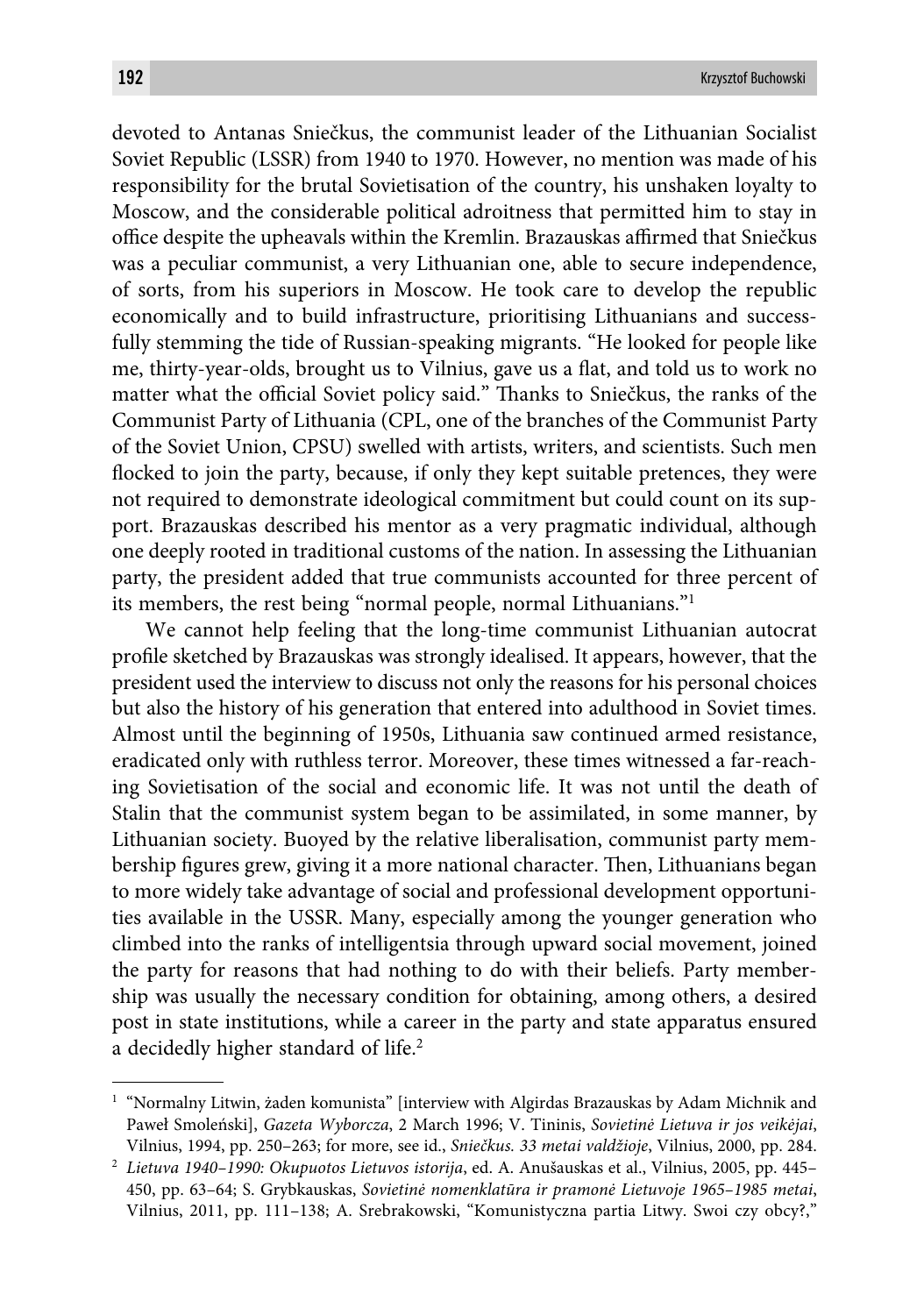Algirdas Brazauskas was born in 1932 in Rokiškis, a town in northwestern Lithuania. The future president graduated in engineering from the Kaunas University of Technology, and his career picked up pace after he joined the CPL in the late 1950s. He was first the lead engineer at the Kaunas Hydroelectric Plant construction site and then, after moving to Vilnius, became a high-ranking official in the economic division of the republic's administration. From 1965 to 1966, he was the minister of industry of LSSR, and later deputy head of the local Planning Committee. In the 1970s, he was elected to the CPL Central Committee and obtained a doctoral degree in economics in Moscow. In the 1980s, he was a Central Committee secretary in charge of industry and energy. According to his biographers, it was these years of party and administration career that moulded his most important personality traits: flexibility and the ability to compromise. He also revealed the skill of quickly winning over the people he met. Brazauskas tried to avoid confrontation, while not being influenced by ideological principles.<sup>3</sup> One may risk saying that this period gave rise to certain traits of his mentality, peculiar for a party apparatchik among others. This was primarily the belief that everything can be "settled," agreeing to solve problems through non-formal conversations and leaving his subordinates to work out the details; or, even better, to

make a decision personally, bypassing the bothersome official channels. In later years, while already a president and prime minister, Brazauskas on many occasions tried to apply similar methods in a democratic state of law.

In the mid-1980s, the new CPSU general secretary Mikhail Gorbachev initiated the so-called perestroika (rebuilding). The ultimate objective was to reform the increasingly inefficient communist system. The main slogans were openness, transparency (glasnost) in social and political life, and doing away with excessive bureaucracy, mismanagement, and administrative abuses, especially at the local level. An interim consequence was relaxing the censorship and mitigating the repressive nature of the system, leading to an increase in social activity. In the Baltic republics, including Lithuania, the wave of liberalisation brought demands for more independence from the powers in Moscow, and ultimately released the long repressed national feelings. Increased activity was seen in parts of the society previously outside the influence of the communist party, but the change in thinking also affected many party members. The rising tensions became the object of sharp interest of Moscow, and the conclusion was to defuse them by stepping up perestroika eff orts. For this purpose, the establishment of social perestroika support movements was initiated in the Baltic republics. These movements were to be used to exert pressure on the conservative wing of the party apparatus that defied the CPSU general secretary's programme of reforms.

in: *Nie tylko Litwa. Geneza i przebieg upadku ZSRR w roku 1991*, vol. 1, ed. A. Srebrakowski, G. Strauchold, Łomianki, 2017, pp. 205–224.

<sup>3</sup> S. Grybkauskas, M. Tamošaitis, *Epochų virsmo sūkuriuose: Algirdo Brazausko politinė biografija*, Vilnius, 2018, pp. 60 and 98.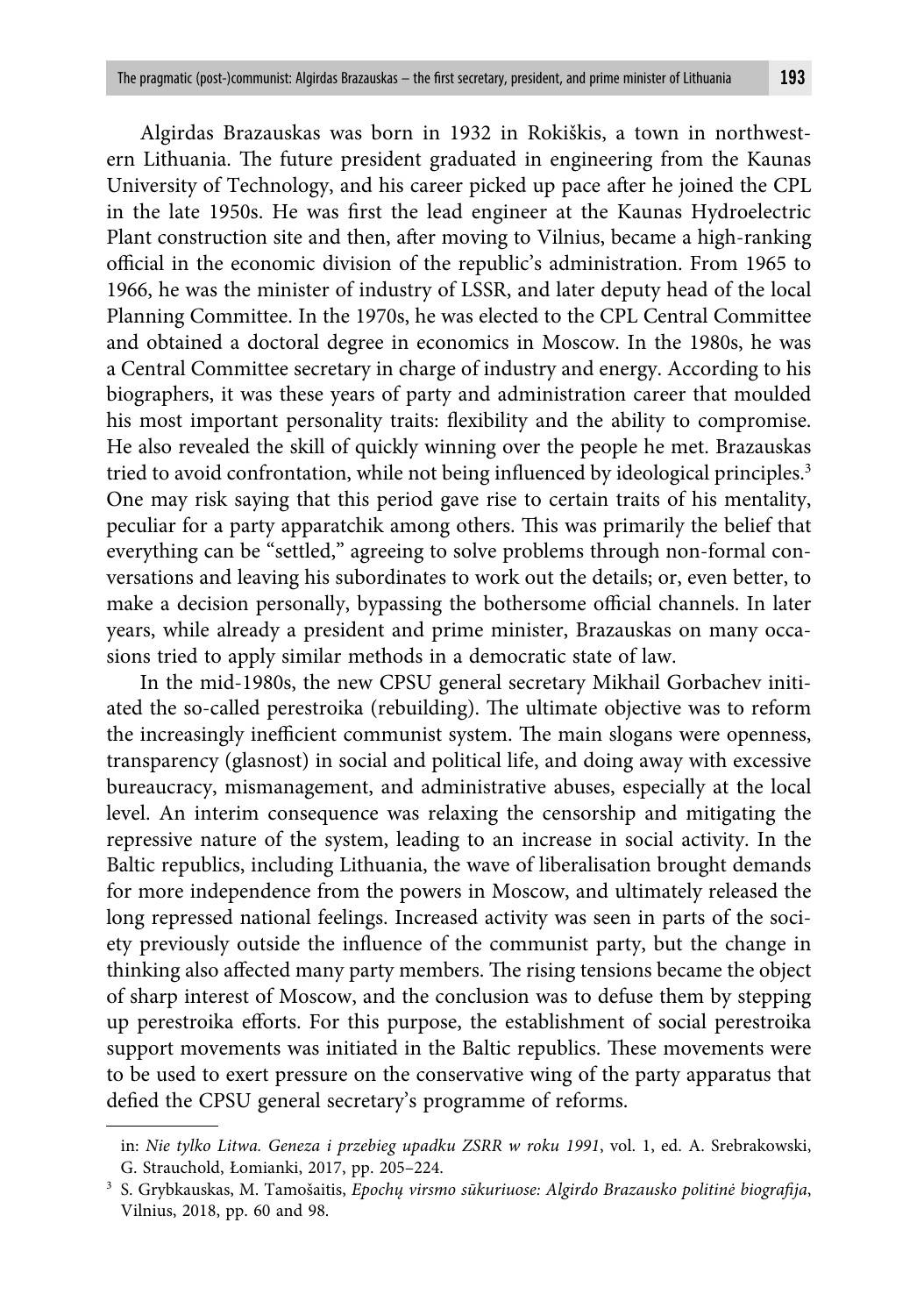Th e Reform Movement of Lithuania (*Lietuvos Persitvarkymo Sąjūdis*, or Sąjūdis for short) was organised in June 1988, led by the non-party musicologist Vytautas Landsbergis. Initially, the movement's programme was rather conservative on the national question. Greater autonomy of the republic in cultural matters, and especially economic independence while remaining part of the Soviet Union, appeared the upper bound of what could be achieved. However, the slogans of Sąjūdis and its increasingly mass character struck terror into the local conservative party apparatus. The only delegate of the republic's party elite who decided to enter into dialogue with members of the new initiative was the secretary for industry Algirdas Brazauskas. In the summer of 1988, he attended mass rallies held by Sąjūdis and had a keen sense of the prevailing mood. Asked to take the floor, he promised to strive for the republic's economic autonomy and showed understanding of demands to restore national symbols, even declaring that the Vilnius cathedral would be reopened for believers. He immediately won genuine recognition in society and was considered a party reformer. The Kremlin had a good opinion of him as well. In October 1988, supported by Sąjūdis, Brazauskas was elected first secretary of the CPL Central Committee.<sup>4</sup>

However, already in late 1988 and early 1989, even party members in Vilnius (as well as in Riga and Tallinn) became increasingly insistent on extending the sphere of freedom. Sąjūdis quickly grew in importance and became radicalised, becoming a specifically national movement. Soon, demands to restore the full sovereignty of the Lithuanian state appeared.

The first secretary of the CPL CC found himself between a rock and a hard place. Moscow increasingly pressured him to "cool down" the simmering Lithuanian pot, while on the other hand, in the second half of 1989 it was already apparent that the Soviet order was going through a crisis, clear evidence of which was the transformation of the former Central European satellites. In Lithuania, emotions awakened were not so easily pacified. Brazauskas could not, however, ignore the mood in the country, including in the party itself. Many of its members, whether prominent or rank-and-file, also sympathised with Sajūdis. They expected the first secretary to clearly declare his support for the right side of the barricade. Decisive, if contrary, action was also expected from the more conservative wing of party activists.

Brazauskas wished primarily to keep the course of events under control. Listening to the voice of society, he decided to make a risky move which ultimately benefited his position. At the extraordinary reunion of the Lithuanian party in early December 1989, the first secretary put forward a motion to detach the CPL from the CPSU. In a ballot, the motion was supported by the decided majority of delegates. A new Political Bureau and Central Committee line-up was also elected,

<sup>4</sup> A. Brazauskas, *Apsisprendimas 1988–1991*, Vilnius, 2004, pp. 45–54; Č. Laurinavičius, V. Sirutavičius, *Sąjūdis: nuo "Persitvarkymo" iki kovo 11-osios*, Vilnius, 2008, pp. 101, 164–166.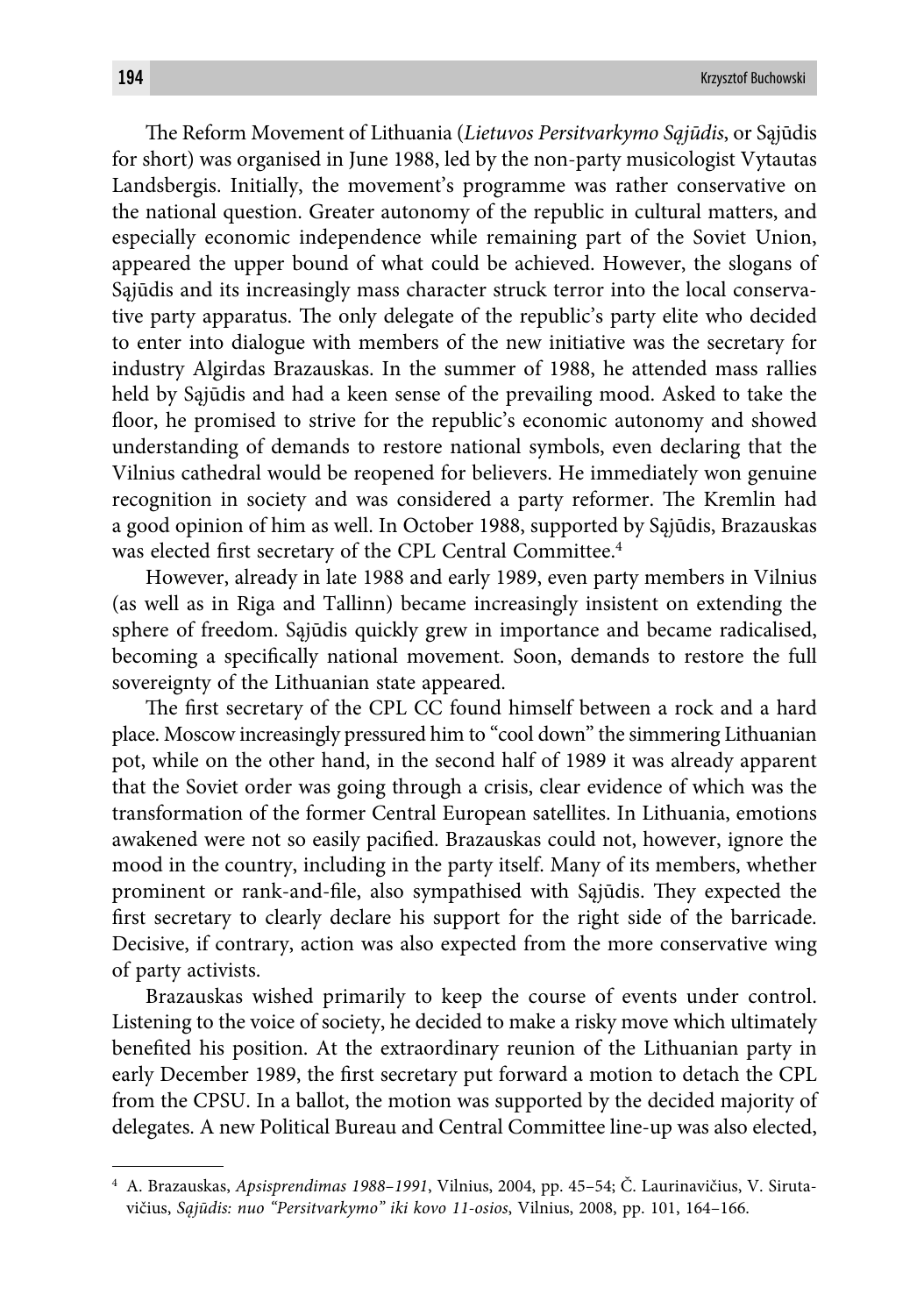including, among others, Sąjūdis members.5 Accordingly, Brazauskas decided to openly side with the changes. He still believed, however, that the USSR would not allow events to unfold otherwise than towards gradual, perhaps long-lasting evolution of Lithuania into a semi-sovereign state. Brazauskas was not an opponent of independence, but he did not believe that it could be achieved soon. In the new situation, he expected that as the new leader of the independent CPL he would wield more bargaining power against Moscow. Therefore, he opposed any definitive political resolutions increasingly pushed towards at that time by Landsbergis.

The plenary session of the CPSU CC in Moscow immediately demanded that the resolutions of the Lithuanian party be annulled and asked Mikhail Gorbachev to intervene personally. During his visit in Vilnius in January 1990, the general secretary threatened far-reaching consequences.<sup>6</sup> Brazauskas did not, however, intend to alter his strategy and insisted on more autonomy for the republic. Soon, the Presidium of the Lithuanian SSR Supreme Council (or the republic's interim parliament) elected him chairman, or formally the head of state. Taking advantage of changes in Soviet law, the Supreme Council (whose sessions were not televised at that time) decided to liquidate the former monopoly of the communist party in Lithuanian representative bodies, courts, and authorities. The historic flag and anthem were restored, and a parliamentary election announced, to be run according to a new, democratic electoral law.

During the campaign, Brazauskas avowed that the main objective of his party was to gradually win economic emancipation, leading to full independence and restoration of the Lithuanian state thereafter. He recommended prudence in dealings with Moscow, reminding that Soviet troops were stationed in Lithuania. Sąjūdis, stressing national and emancipatory slogans, this time clearly balked at cooperating with CPL. It turned out that its leaders had a better understanding of the populace's mood. The elections, carried out on 24 February 1990, resulted in an absolute victory for Sąjūdis. While CPL candidates, Brazauskas among them, won 40 seats, the majority of them declared their intention to go over to Sąjūdis. Ultimately, out of 133 seats, as many as 96 were held by members or supporters of the movement. Brazauskas entered into a contest with Landsbergis for the key position of the Supreme Council chairman. According to some observers, the defeat of the CPL first secretary was ultimately brought about by the fact that, in his election speech, he again favoured a prolonged, staged growth towards emancipation and warned about the disastrous economic consequences in case of sudden separation from the USSR, while his rival proposed immediate independence

<sup>5</sup> *Lietuvos suvereniteto atkūrimas 1988–1991 metais*, ed. Česlovas Bauža, Vilnius, 2000, pp. 217–219.

<sup>6</sup> Gorbachev suggested, for example, that if Lithuania attempted to leave the USSR, she may lose Klaipeda. He reminded that the Klaipeda region was incorporated into the USSR by resolutions of the Potsdam conference, and that it was up to Soviet authorities to decide its future fate, cf. A.E. Senn, *Gorbachev's Failure in Lithuania*, New York, 1995, pp. 73 and 115; Č. Laurinavičius, E. Motieka, N. Statkus, *Baltijos valstybių geopolitikos bruožai XX amžius*, Vilnius, 2005, p. 173.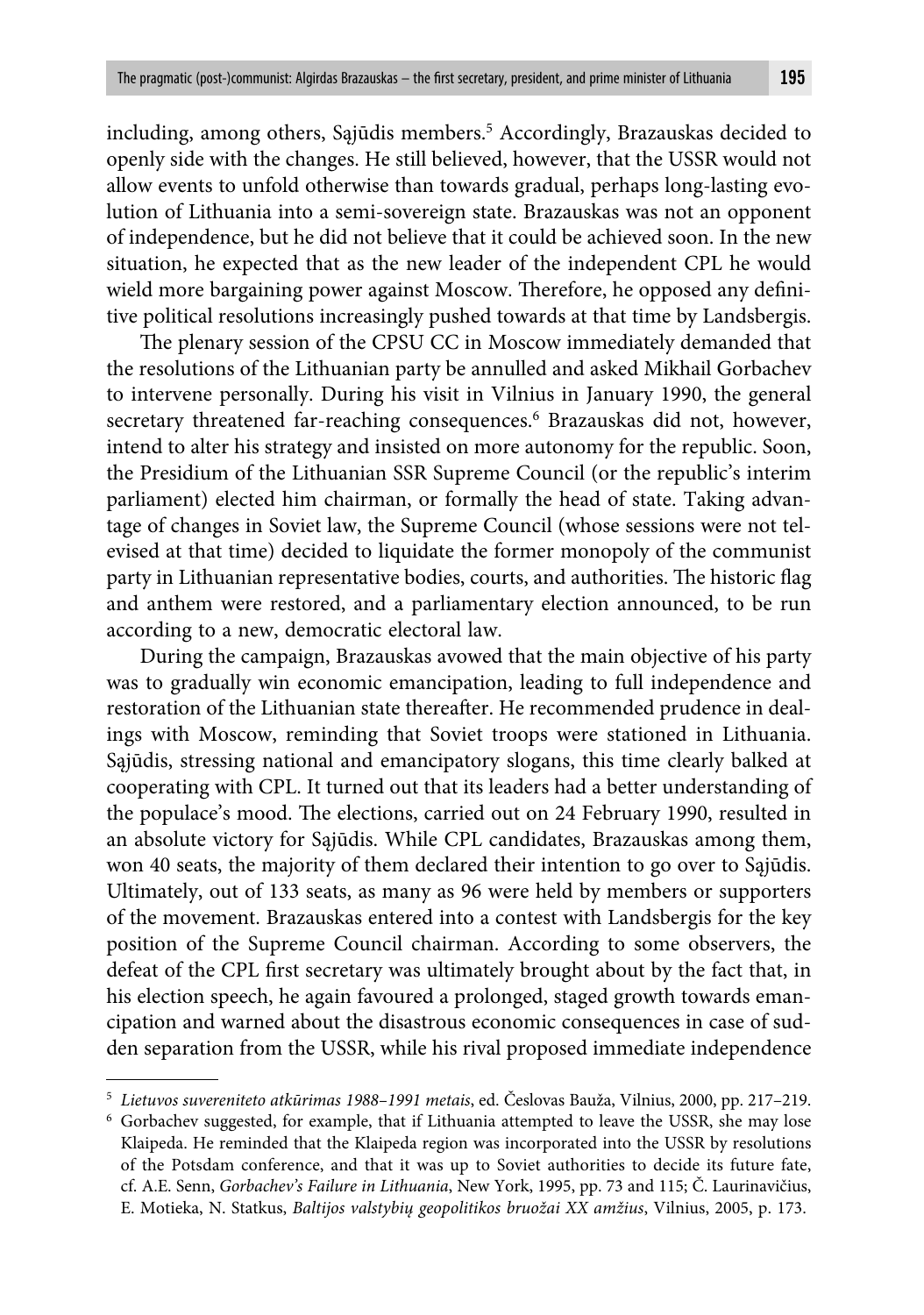without waiting for the consent of Moscow.7 On that very day, 11 March 1990, at its aft ernoon session the Council passed the *Act of the Re-Establishment of the State*  of Lithuania.<sup>8</sup> The document was signed by 124 deputies, among them Brazauskas, who, while not hiding his scepticism, was fully aware that he had no option but to append his signature to the act. The head of the CPL openly demonstrated his annoyance with being sidelined and refused to take the post of the deputy chairman of the Supreme Council. He also did not want to become the prime minister in the new government. Eventually, he was coaxed into taking the role of a deputy minister competent in matters of economy. Hoping to prevent sanctions, he also took upon himself to mediate with the USSR.<sup>9</sup> The post of prime minister was taken by Kazimira Prunskienė, one of Sąjūdis founders and a former CPL activist.

From that moment on, the Lithuanian political scene was dominated by a single actor: the leader of Sąjūdis Vytautas Landsbergis, who became the face and symbol of the Lithuanian struggle for independence. Yet in 1990 the success was far from certain. Moscow reacted by imposing an economic blockade and bolstering the Red Army contingent in the republic. Lithuanian politicians, including Brazauskas, failed to cajole Gorbachev into an agreement. The tension was growing and, because of Soviet provocation, disturbing and even armed incidents multiplied in the streets of Vilnius. There was no prospect of international support. In early January 1990, when the Lithuanian government announced steep increases in food prices, riots broke out in the capital. The leaders of Sajūdis then accused prime minister Prunskienė, as well as Brazauskas, of acting in the interest of Moscow. The cabinet was dissolved, and a few days later, Soviet special forces intervened in Vilnius, with fourteen people shot and run over by tanks as a result. While Gorbachev officially denounced this action, blaming the commanders of the local garrison, and the army returned to the barracks, the tension in the republic did not abate. A few months later, when the Yanayev putsch in Moscow collapsed in August 1991, the independence of Lithuania (and other Baltic states) was recognised by the USSR and the international community.

Due to his willingness to compromise with the Kremlin, even at the price of concessions, during the confrontation with the USSR Brazauskas was pushed almost to the margins of Lithuanian politics and was not offered a place in successive governments. He maintained his position only in his own party, whose ranks, however, melted with each week. Already in December 1990, another extraordinary

<sup>7</sup> *Lietuvos suvereniteto atkūrimas 1988–1991 metais*, pp. 238–239; the text of both speeches can be found in the minutes of the session: Lietuvos Respublikos Aukščiausioji Taryba – Atkuriamasis Seimas, session 2, 11 March 1990, https://e-seimas.lrs.lt/portal/legalAct/lt/TAK/TAIS.251075 (accessed 29 January 2020).

<sup>8</sup> *Aktas dėl Lietuvos nepriklausomos valstybės atstatymo*, https://www.lrs.lt/datos/kovo11/signatarai/ aktas.htm (accessed 29 January 2020).

<sup>9</sup> W. Bereś (with J.J. Komar), *Okińczyc, wileński autorytet. Opowieść o wolnej Litwie*, Warszawa, 2015, pp. 143–144.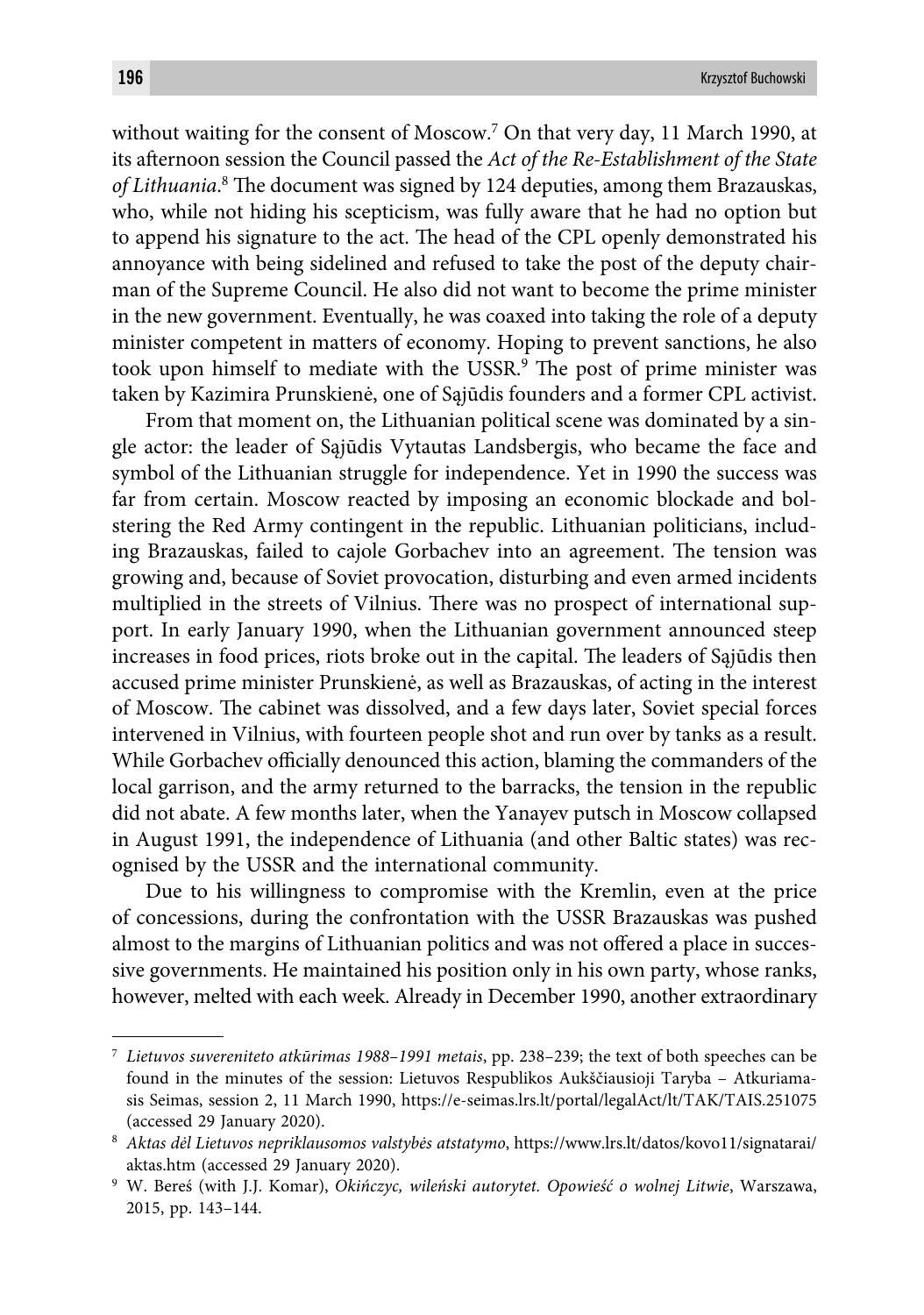reunion of the CPL decided to definitely break away from communism. The party was renamed as the Lithuanian Democratic Labour Party (LDLP, *Lietuvos demokratinė darbo partija*), pledging its support to the ideas of democratic socialism. Its elected chairman was, obviously, Brazauskas.

Once Lithuania regained her independence, a systemic and economic transformation was launched. Some Sąjūdis activists called to break away with the past and radically strip public life and economy of any traces of communism. The LDLP post-communists were saddled not only with the sins of the past era. Considerable controversy was also sparked by the so-called enfranchisement of the nomenclature, in which certain LDLP party members who still had large influence in state institutions and enterprises, especially outside large cities, were involved. Charges were also levied at Brazauskas, and an unsuccessful attempt to deprive him of his Vilnius flat was made. Finding itself under fire, the LDLP closed ranks around the chairman.

The party and Brazauskas himself benefited from internal dissent in Sąjūdis. Once the movement had achieved its strategic objective, it began to fall apart. Conflicts, previously suppressed, now exploded with redoubled force, and the leaders engaged into violent ideological and personal disputes. The position of Landsbergis, increasingly accused of arrogance and power-grabbing, was waning. The conflict led to a number of factions, often unwilling to compromise and flouting nationalist rhetoric, splitting off from Sąjūdis. The attitude towards national minorities, especially Poles, was growing worse.<sup>10</sup> Fostering historical resentments had an additional negative impact on relations with Lithuania's neighbours. The highest authorities fell victim to repeated political crises, and accusations of links to the former communist security service were levied even against the recent heroes of the independence struggle.

Brazauskas's predictions concerning the economic consequences of breaking away from the East were also fulfilled. Russia, the successor state of the USSR, demanded that Lithuania pay market prices for supplied energy fuels and cut off supplies at a whim due to pretended arrears in payment. She also threatened to cut off the former Soviet republic from its former economic environment. Fuel prices rose, and interruptions in the supply of electricity and hot water became the norm. The Lithuanian governments tried to save the day by taking out loans in the West. The problems in trade with Russia and the emerging property transformation in economy resulted in unemployment and lower standards of life.

<sup>&</sup>lt;sup>10</sup> The main but not only cause of dislike towards the Polish minority were attempts to establish Polish national and territorial autonomy in the Vilnius region undertaken while Lithuania was regaining her independence. For more on the drivers of Lithuanian policy towards this minority during Sąjūdis rule, see V. Sirutavičius, *Lietuviai ir lietuvos Lenkai, Lietuva ir Lenkija 1988–1994 metais*, Vilnius, 2017, pp. 229–280; in Polish literature, the events of 1989–1991 in the Vilnius region were discussed at length by B. Jundo-Kaliszewska, *Zakładnicy historii. Mniejszość polska w postradzieckiej Litwie*, Łódź, 2019, pp. 123–272.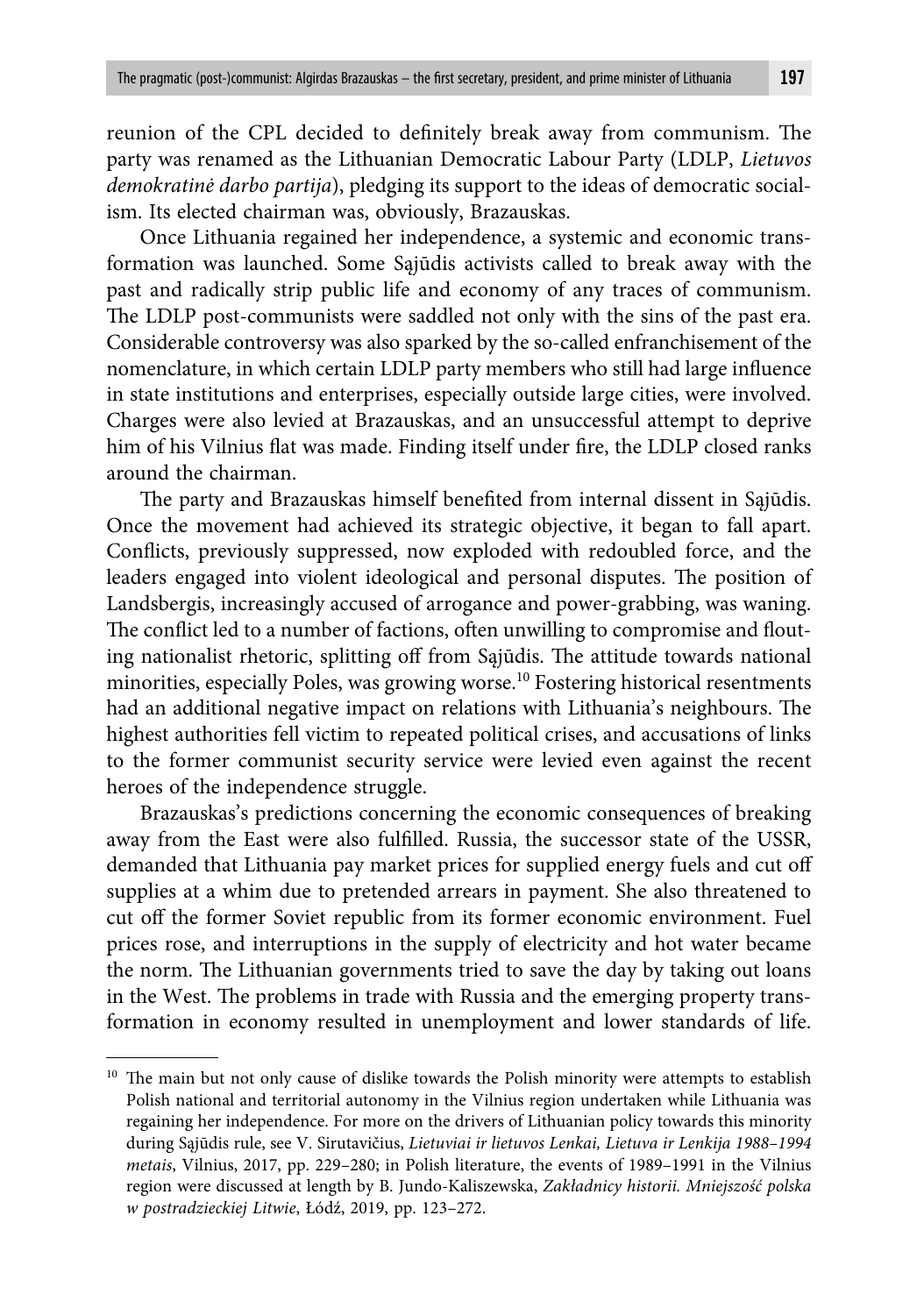Sąjūdis's insistence on closing down collective farms turned out to be politically costly. The objective was to restore private ownership of land, but since the decision was implemented almost overnight, it encouraged abuse, disturbed local social and economic networks, and put off countryside Lithuanians who might have supported the new government. Despite undoubted achievements (for example, negotiating an agreement to withdraw post-Soviet troops from Lithuania), in 1992 support for the Landsbergis cabinet was increasingly eroding. The joy of having regained independence gradually subsided, while the high costs of transition led to growing discontent.

Alarming political symptoms appeared already in April 1992, when, on the initiative of Sajūdis MPs, a referendum was held to restore the office of president and equip it with wide-ranging competences. The universal belief was that the post was being readied for Landsbergis. Feeling the rising dissatisfaction of Lithuanians, the LDLP leader called on them to stay at home. The referendum was ultimately held on 23 May 1992, but the number of votes in favour did not exceed the required 51% of eligible voters. The result thus remained non-binding, which was commonly interpreted as the personal debacle of the Sąjūdis leader and a success for Brazauskas's post-communists. Wishing to mobilise his supporters, Landsbergis carried through the Supreme Council a decision to shorten its term and call new parliamentary elections.<sup>11</sup>

The autumn elections were preceded by an aggressive Sąjūdis campaign, utilising anti-Soviet motives, threatening the return of communism and suspended evacuation of Russian troops should Landsbergis lose. LDLP was strongly condemned because of its pedigree, even though pre-election polls did not see it as a winner. The Brazauskas party, in turn, based its campaign on stressing the negative costs of social and economic reforms. Sąjūdis was primarily charged with the growing pauperisation of society and blamed for the lower quality of life. The nostalgia for the social security of the recently passed era was used to the hilt. Brazauskas personally visited dilapidated collective farms and small towns and appeared sympathetic to the lot of the common people, promising to "correct the errors," "remove the losers from power," and "continue the course" with the help of proven experts. He also stressed the need for "more pragmatic" relations with Russia, as Lithuania's economy was still dependent on her. As if by design, immediately prior to the elections the supply of Russian oil and gas was again cut off, playing into the hands of the LDLP leader (with some commentators even speculating that Moscow thereby demonstrated its support for Lithuanian post-communists).<sup>12</sup> The results of the elections, held in two rounds in late October and

<sup>11 &</sup>quot;Gegužės 23-osios referendumas: atsitiko tai, ką galima numanyti – trečiojo Sąjūžio kūdikį Lietuva pagimdė negyvą," *Lietuvos Rytas*, 26 May 1992; "Rinkimai dar nepaskelbti, o rinkėjais jau abejojama," *Lietuvos Rytas*, 26 June 1992.

<sup>&</sup>lt;sup>12</sup> "Sutartys su Rusija pasirešytos, gal greit bus ir naftos," Lietuvos Rytas, 13 October 1992.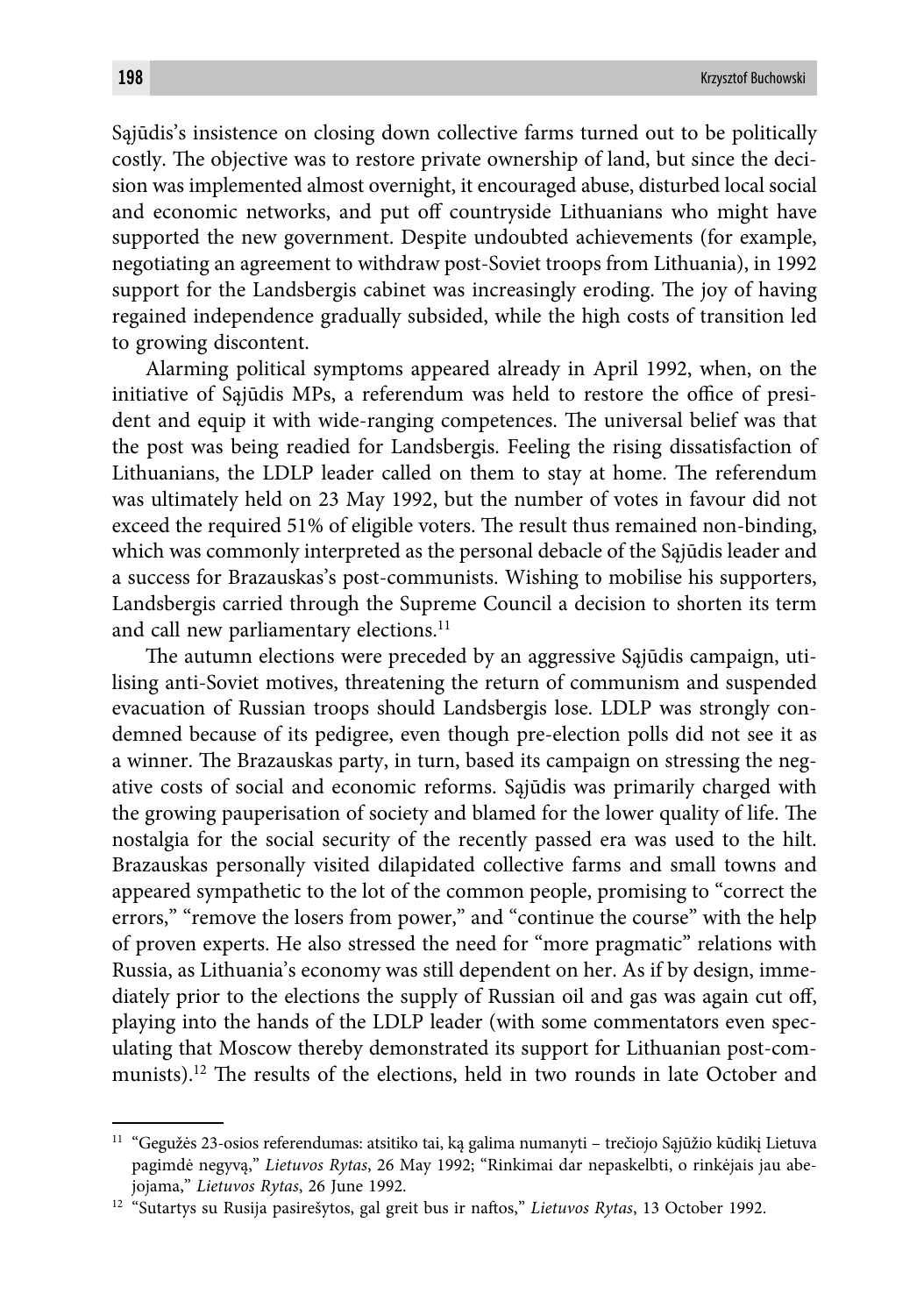early November 1992, were truly surprising. The Brazauskas party won 73 seats out of 141, while Sąjūdis had to contend with a mere 30.

In parallel with the first round of parliamentary elections, Lithuanian citizens approved the draft of the new constitution in the referendum. Among other provisions, it restored the historical name of the parliament (*Seimas*), members of parliament and the office of president. At the first session of the new Seimas, Brazauskas was elected speaker and also acted as an interim head of state.<sup>13</sup> In December, a leftist government was established.

In the upcoming presidential elections, Brazauskas was already a clear favourite. Initially, five challengers for the office appeared. One of the contenders was to be Landsbergis, who eventually withdrew, calling to vote for Stasys Lozoraitis, a distinguished activist in exile and the then ambassador of Lithuania to the United States. Ultimately, only Brazauskas and Lozaraitis – the latter supported by almost all political factions except LDLP – managed to collect the 100,000 signatures necessary to register a candidate. In his campaign, Brazauskas relied on his proven, "man-next-door" message, stressing the troubles of "normal people" occupied with everyday affairs. Responding to resurfacing allegations of communist past, he explained that he had devoted his whole life to the country, just like the rest of his fellow countrymen who did not leave their motherland and had to live in the USSR. In this way, he suggested that his opponent, who had lived outside Lithuania since 1939, had no inkling of her current problems, especially the most important economic worries. In contrast, Brazauskas posed as an expert in economic matters. He affirmed that the key to rebuilding the economy was to revive economic relations not only with Moscow, but also with Kiev and Minsk. During his pre-election rallies, he sometimes deliberately spoke unrefined Lithuanian vernacular; he also looked for support among national minorities and everyone disappointed with Sąjūdis rule.14

The American-style campaign of Lozoraitis, invoking patriotic, liberal, and Catholic values, failed to convince the majority of Lithuanians. The election took place on 14 February 1993 and confirmed the dominance of the post-communist left; with a turnover of over 78%, Brazauskas received 61% of votes to Lozoraitis's 38%. It is symptomatic that the former first secretary won everywhere except in the bulwark of Sąjūdis and the political right, Kaunas.

The presidential inauguration took place in late 1993 in the Seimas. The first, programmatic speech of Brazauskas was more conciliatory compared to his tone during the campaign. He appealed to all political factions for agreement and

<sup>&</sup>lt;sup>13</sup> Lietuvos Respublikos Seimo Stenogramos, session 1, 25 November 1992, https://e-seimas.lrs. lt/portal/legalAct/lt/TAK/TAIS.235315 (accessed 31 January 2020); "Pirmasis Seimo posėdis: iškilmių daina su ateitis ir praeitis priedainiais," *Lietuvos Rytas*, 26 November 1992.

<sup>14 &</sup>quot;Iš A. Brazausko, kandidato į Lietuvos Respublikos Prezidentus, programos," *Respublika*, 28 January 1993; "A. Žuko klausimai išrinktam LR Prezidentui A. Brazauskui," *Respublika*, 17 February 1993.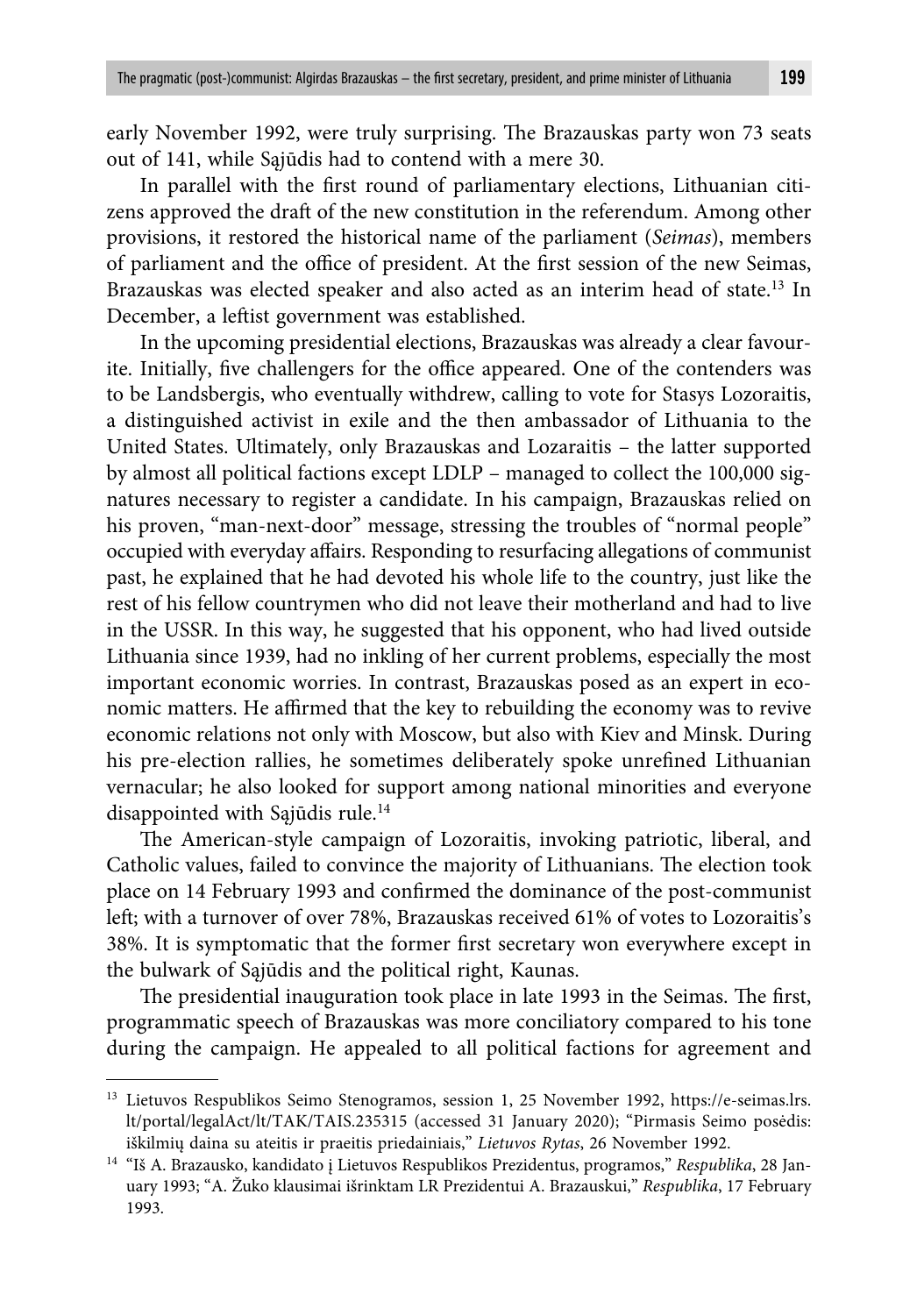cooperation for the good of the country. He also declared that his internal and foreign policy would be first of all pragmatic.<sup>15</sup> Before the solemn mass that was to conclude the celebrations, a curious incident took place that shows well how the president viewed his pragmatic attitude. A group of intransigent protesters who supported Sąjūdis successfully blocked the main doors to the Vilnius cathedral. Undaunted, Brazauskas used an inconspicuous side entrance and the ceremony resumed.<sup>16</sup>

The provisions of the constitution vested the president with the highest ceremonial role, but his ability to affect everyday affairs was minor.<sup>17</sup> As demonstrated by subsequent practice, all depended on the personality and ambition of those who held the presidential office and the relations of the head of state with the parliamentary majority and the government. Immediately after his win, Brazauskas renounced his position as leader of the ruling party and accepted the resignation of the government according to the constitution. He then entrusted the post of prime minister to Adolfas Šleževičius, his successor in the position of LDLP leader. The basic law gave the president relatively wide, though vaguely formulated, competences in foreign policy. Yet, in this area Brazauskas initially did not feel too confident. In his relations with the West, he was obstructed by his past as a communist secretary, poor fluency in foreign languages, and a lack of international contacts and experience. To compensate, the first secretary believed himself to be an expert on post-Soviet reality. In an interview, he stressed: "I have thirty years of experience with the Moscow bureaucracy, I know how things work there."18 Before the elections, Brazauskas declared general support for the pro-Western course, but in the campaign and during the first month after election he frequently hinted that Lithuania should be looking for her own, original road to Europe and not solicit unconditional acceptance from the West.19

<sup>15</sup> Lietuvos Respublikos Seimas, Iškilmingasis posėdis, Skirtas Lietuvos Respublikos Prezidento priesaikos ceremonijai, 25 February 1993; https://e-seimas.lrs.lt/portal/legalAct/lt/TAK/TAIS.235611 (accessed 2 February 2020). Comments of the first day of the presidential term stressed that Brazauskas was Lithuania's fourth president but the first whose inauguration took place in Vilnius (the previous ones, during the interbellum, being held in Kaunas).

<sup>16</sup> *Prieš 20 metų Lietuvos prezidentu tapęs Algirdas Brazauskas neturėjo rūmų ir nenorėjo apsaugos*, https://www.15min.lt/naujiena/aktualu/istorija/pries-20-metu-lietuvos-prezidentu-tapes-algirdas-brazauskas-neturejo-rumu-ir-nenorejo-apsaugos-582-306764 (accessed 2 February 2020).

<sup>17</sup> *Lietuvos Respublikos Konstitucija*, http://www3.lrs.lt/home/Konstitucija/Konstitucija.htm#NESI-JUNGIMO (accessed 2 February 2020); A. Lukošaitis, "Prezidentas Lietuvos politinėje sistemoje: vietos ir galio paieškos," *Politologija*, 2, 1998, pp. 38–53; J. Zieliński, "Prezydent Republiki Litewskiej," in: *Prezydent w państwach współczesnych*, ed. J. Osiński, Warszawa, 2009, pp. 357–400; T. Godlewski, "Udział prezydenta Republiki Litewskiej w ustawodawstwie," *Przegląd Prawa Konstytucyjnego*, 3, 2014, pp. 23–36.

<sup>18</sup> Quoted from: A. Lieven, *Estonia, Latvia, Lithuania and the Path to Independence*, New Haven, 1993, p. 268.

<sup>&</sup>lt;sup>19</sup> The fullest expression of his views on this issue was made in a lecture for foreign diplomats accredited in Lithuania. The president stated then that "our country should take advantage of her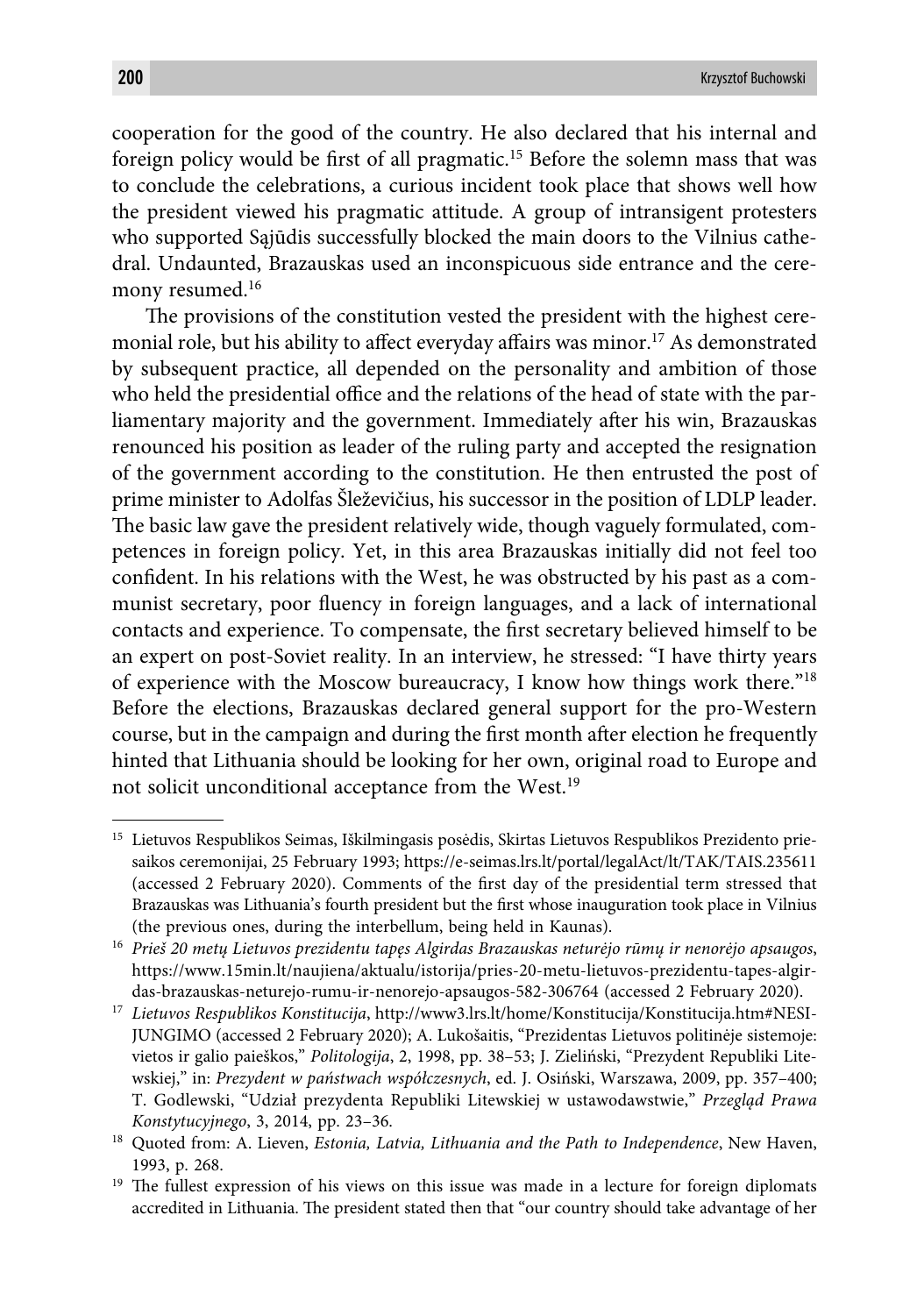In the spring of 1993, right-wing Sąjūdis activists founded a new conservative party called the Homeland Union (*Tėvynės Sąjunga*) that took over most seats held by the movement in the Seimas. This faction, which since then became the main opposition power, was led by Landsbergis. From the beginning of his term, Brazauskas was closely watched and critically assessed by the opposition, especially with regard to foreign policy. The president was immediately reproached that his alleged pragmatism, combined with equivocal declarations about promoting the policy of neutrality and undertaking closer cooperation with former Soviet republics, could in fact weaken the drive to integrate with the West in favour of tighter links with the post-Soviet Community of Independent States. The recall of Lozoraitis from his ambassadorial post in the United States was cited as an example of disturbing tendencies. The right paraded the ominous vision of Lithuania becoming dependent on Moscow once again. Brazauskas became the target of violent attacks of opposition politicians and was even accused of willingness to retain Soviet troops in the country.20

Their rhetoric, openly hostile to post-communists, sparked an open rebellion. In late July 1993, a group of about 140 volunteers from the paramilitary  $SKAT<sup>21</sup>$  formation first refused to pledge allegiance to the president, and then escaped with arms to a forest near Kaunas. The leader of the troop later alleged that he had intended to assassinate Brazauskas and topple the government. The situation was quite dangerous, because the Lithuanian army and police were still at the formative stage. The reasons for the crisis were actually social and criminal, but the rebels sent emissaries to canvass support from right-wing politicians. Some members of the opposition and journalists hesitated to condemn the rebellion, and even justified it. Ultimately, it was not until the end of September that

geographical location and act as a 'bridge' between the Western world and the post-Soviet East." A. Brazauskas, *Penkeri Prezidento metai*, Vilnius, 2000, pp. 213–219. According to researchers, however, his proposal of neutrality might have been a tactical manoeuvre. The former USSR troops were still stationed in the country, a fact readily used by Moscow to exert pressure on Lithuania. The Kremlin did not conceal its aversion to the unanimously pro-Western policy of the Baltic states. In the spring and summer 1993, the efforts to withdraw foreign troops were the absolute priority of Lithuanian diplomacy, but success was far from certain. In these circumstances, Brazauskas's prudence in declaring the choice of Lithuania's future orientation was more understandable. E. Nekrašas, "Kritiniai pamąstai apie Lietuvos užsienio politiką," *Politologija*, 2, 2009, p. 125; K. Paulauskas, *Kieno saugumas? Kuri tapatybė? Kritinės saugumo studijos ir Lietuvos užsienio politika*, Vilnius, 2010, p. 121.

<sup>20</sup> A. Račas, "Prezidento kritikuotas užsienio reikalų ministras atsistadynti neketina," *Lietuvos Rytas*, 18 June 1993; "Prezidentas garantavo Krikščionių demokratų partijos vadovams, kad politika Rusijos atžvilgiu nesikeičia," *Lietuvos Rytas*, 2 July 1993; R. Sakalauskaitė, A. Račas, "Susitavimas dėl Rusijos kariomenės: pasijutusi apeita, derybu delegacija nori patikslindi Prezidento poziciją, o Prezidentas – delegacijos įįgaliojimus," *Lietuvos Rytas*, 10 July 1993.

<sup>21</sup> Savanoriškoji Krašto Apsaugos Tarnyba (SKAT) was a paramilitary formation consisting of volunteers, established during the January 1991 crisis. In later years SKAT became part of the Lithuanian armed forces as KASP (Krašto Apsaugos Savanorių Pajėgos).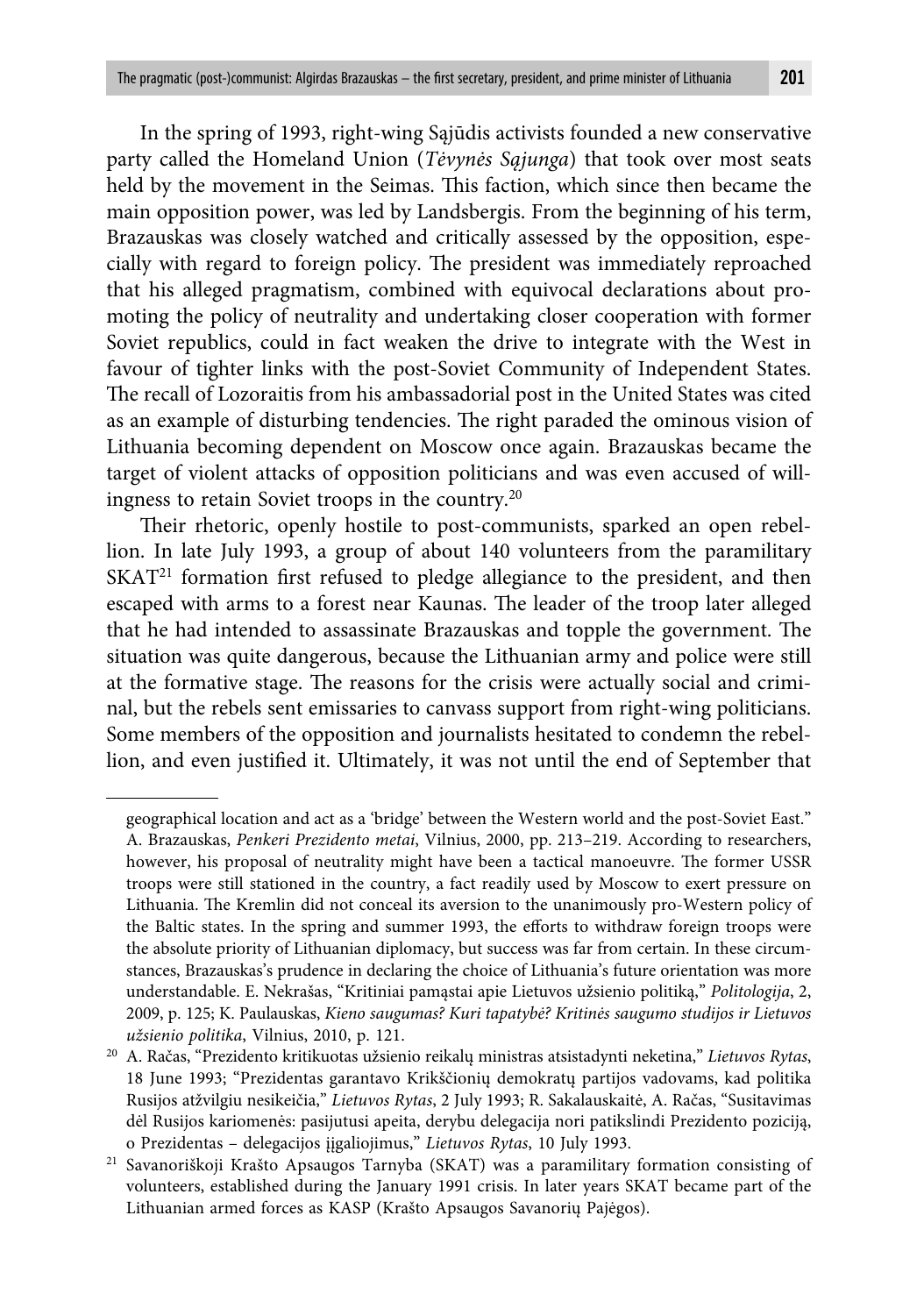the authorities managed to convince the members of the seditious band to lay down arms.22

The volunteers rebelled at a key juncture in Lithuanian history; therefore, speculation abounded as to whether their defiance might have been a diversion (for example, Landsbergis publicly blamed the Russian special services). August 1993 was, after all, the final date by which Soviet troops were to be withdrawn. In the spring, however, Moscow began to demand that the evacuation deadline be postponed. In reply, not only the right-wing opposition but also members of Lithuanian authorities jointly stressed that Russia owed reparations to Lithuania for the time the country was part of the USSR. Seimas experts assessed the Lithuanian claims at USD 146 billion. The visit of the Lithuanian president to the Kremlin, scheduled for 5 August 1993, was supposed to clear the air, but Brazauskas asked for the meeting to be postponed, ostensibly under public pressure. Moscow's reaction to news from Vilnius was firm. By a decision of Russian president Boris Yeltsin, the evacuation of troops from Lithuania was suspended, and the blame was put squarely on the Lithuanian authorities. In these circumstances, Brazauskas decided to take the initiative without looking back on the government and Seimas. The tension in relations with Moscow was defused only following "a direct and sincere" telephone conversation between the Lithuanian president and Yeltsin on 30 August 1993. The politicians agreed that Russian troops would indeed leave Lithuania by the agreed date, seen off with honours by official delegations, orchestras and "a sea of flowers."<sup>23</sup> Brazauskas announced the good news in a radio speech. On the next day, the last Soviet units departed Lithuania. The general feeling of contentment was attended by renewed accusations against the president, who supposedly waived the compensation or at least confirmation of the fact that Lithuania was occupied from 1940 to 1991. Brazauskas countered that if not for the compromise he had negotiated, foreign troops would still be stationed on Lithuanian territory.<sup>24</sup> Publicly, however, he never referred to the Soviet period as occupation.

 $22$  The investigation produced inconclusive results, and later years witnessed a number of unexplained assassinations and terrorist acts commonly associated with the volunteers' rebellion. E. Digrytė, "A. Butkevičius: savanorių maištas - inspiruotas politikų," *Delfi .lt*, https://www.delfi .lt/news/daily/lithuania/ abutkevicius-savanoriu-maistas-inspiruotas-politiku.d?id=11828239 (accessed 3 February 2020); L. Vireliūnaitė, "Dvidešimt metų po Jono Maskvyčio organizuoto Pakaunės savanorių maišto: atsakymų į svarbius klausimus vis dar nėra," *15min.lt*, https://www.15min.lt/naujiena/aktualu/ istorija/dvidesimt-metu-po-pakaunes-savanoriu-maisto-582-357811 (accessed 3 February 2020).

<sup>23</sup> A. Brazauskas, *Penkeri Prezidento metai*, pp. 276–277.

<sup>&</sup>lt;sup>24</sup> Brazauskas liked to stress that in withdrawing Soviet troops Lithuania was ahead even of Germany and Poland. He contrasted the Lithuanian success with the situation in other Baltic countries, which the Soviet military left only in the summer of 1994 (and some facilities, such as the radar station in the Latvian town of Skrunda or the nuclear submarine base in the Estonian port of Paldiski, remained in Russian hands even longer). For a broader discussion, see. K. Buchowski, "Kwestia wycofania armii rosyjskiej z państw bałtyckich w latach 1991–1994," in: *Europa Środkowo-Wschodnia w procesie transformacji i integracji. Wymiar bezpieczeństwa*, ed. H. Chałupczak, M. Pietraś, J. Misiągiewicz, Zamość, 2016, pp. 161–172.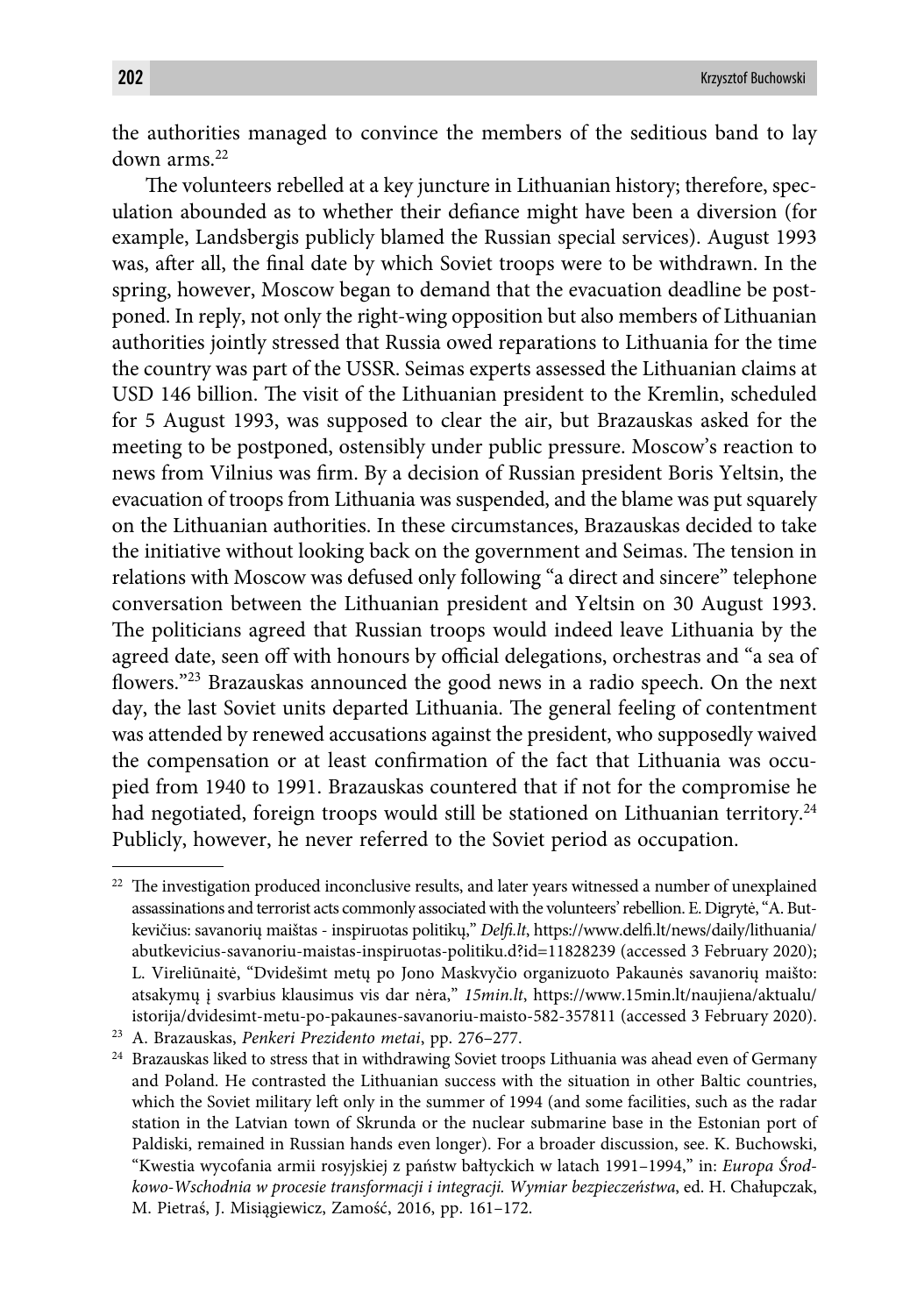The summer of 1993 in Lithuania was closed by the pilgrimage of the head of the Catholic Church, Pope John Paul II, who naturally met with Brazauskas. The papal visit (most Lithuanians are Catholics), the introduction of a national currency in June and bringing the evacuation of Soviet troops to a successful end were commonly viewed as presidential achievements. However, near the end of the year Brazauskas was faced with taking a decision of key importance for the future of the state. Russia saw the emergence of a constitutional crisis, which in late September and early October led to a conflict between President Yeltsin and some Supreme Soviet deputies. Both sides mobilised their supporters, and Moscow became the arena of bloody struggles. Yeltsin's ultimate win confirmed his rule but also bolstered his supporters among the military who were reluctant to make further concessions to the West. As a result, the mood of political relations with pro-Western states of the former Soviet bloc and former union republics that distanced themselves from the Kremlin changed. Russia began to strongly assert that she recognised especially the territory of the latter (the so-called near neighbourhood) as her sphere of vital influence and would not hesitate to resort to armed intervention, if necessary. The former Baltic states were expressly named as the potential target.

The events in Moscow were closely followed in Vilnius. Even though the Russian threats were levelled mostly at Latvia and Estonia, which the Kremlin charged with discriminating against the Russian minority, the Lithuanians were keenly aware of the danger. In addition, Moscow insisted on regulating military and civilian transit through Lithuanian territory to the Kaliningrad Oblast on terms favourable for her. In early November 1993, the long-awaited visit of Brazauskas to the Kremlin and his meeting with Yeltsin took place. The Russian president quite unexpectedly proposed to settle transit issues. In return for Lithuanian concessions, he offered economic agreements favourable for Vilnius. Brazauskas saw them as an enticing offer, especially considering the economic troubles his country was facing. An agreement package was signed during the visit of the Russian prime minister to the Lithuanian capital in mid-November.<sup>25</sup>

The opposition, however, sounded an alarm, noting that in the context of recent events in Russia, linking strategic security arrangements to temporary economic arrangements was particularly unfortunate. The agreements did not guarantee a satisfactory resolution in any matter while perpetuating the dangerous state of Lithuanian dependence on Russia. This course of events raised doubts about the future of the newly regained independence. Parties that emerged from Sąjūdis began a campaign to convince the president and government to engage in efforts to have Lithuania join NATO. According to the right, the current rulers

<sup>&</sup>lt;sup>25</sup> Č. Laurinavičius, R. Lopata, V. Sirutavičius, "Rusijos Federacijos karinis tranzitas per Lietuvos respublikos teritorija," *Politologija*, 4, 2002, pp. 17–18; G. Vitkus, *Diplomatinė aporiją. Tarptautinė Lietuvos ir Rusijos santykių normalizacijos perspektyva*, Vilnius, 2007, pp. 40–41.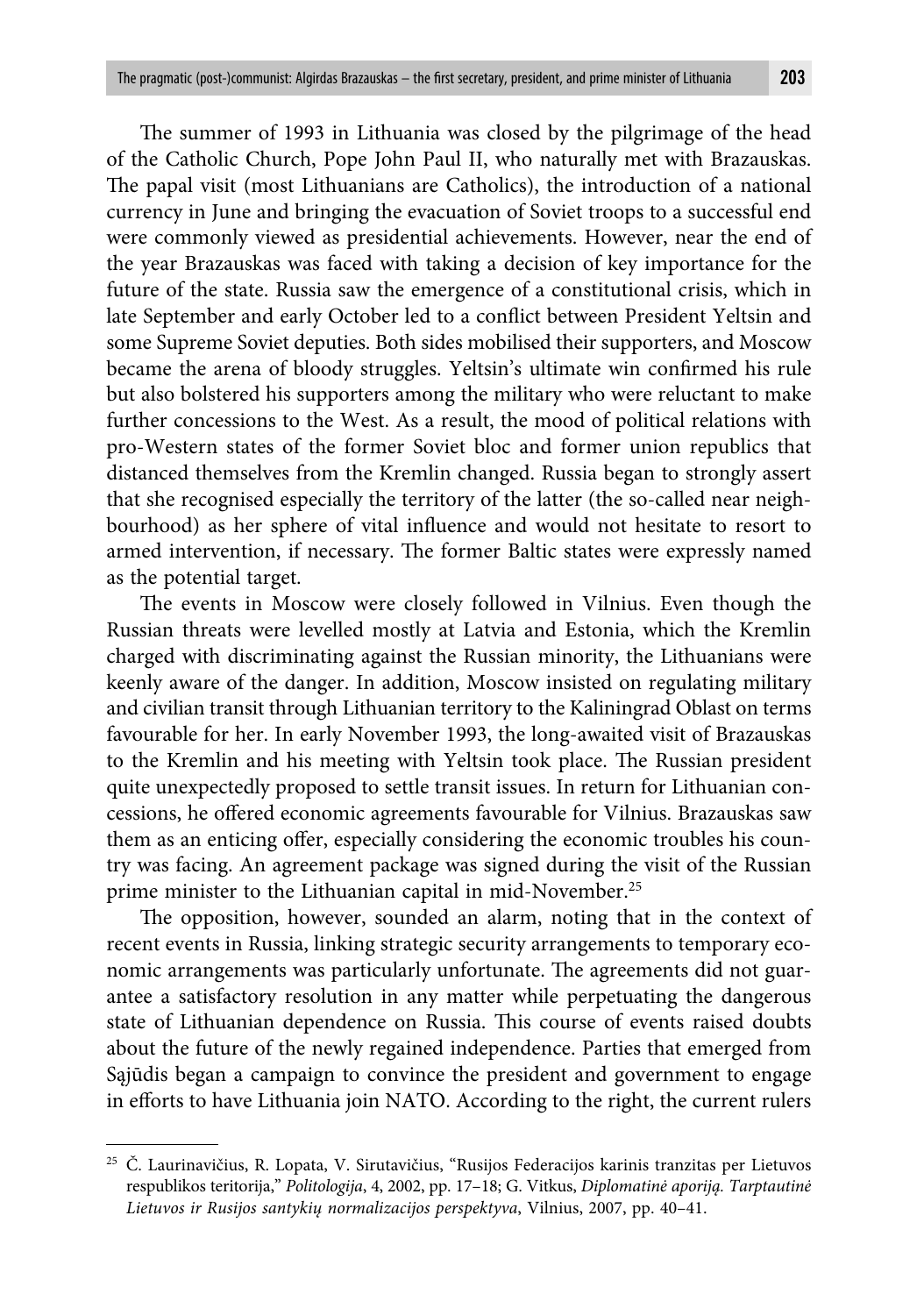did not guarantee that this objective would be pursued with due care, and Brazauskas even clearly discounted it. Yet, while pursuing Brazauskas's idea of being a "bridge" between the East and West, Lithuania could indeed become easy prey for neo-imperial Russian aspirations. A clear stimulus also came from Riga and Tallinn. At the Baltic states summit in the capital of Estonia in mid-December 1993, the presidents of Latvia and Estonia, Guntis Ulamnis and Lenart Meeri, spoke in favour of beginning coordinated efforts to join NATO and the European Union, even though Russian troops were still stationed in these countries. They urged Brazauskas to take the same position.26

The decision was made in late December. The representatives of all parties in the Seimas, the head of diplomacy, and the president and his advisers held a number of consultations on foreign policy strategy. The arguments used in the debate by the opposition finally convinced Brazauskas, which led to a gradual rapprochement of positions. Finally, on 22 December 1993, a debate on foreign policy directions attended by the head of state took place in the Seimas. The president clearly spoke in favour of taking a pro-Western course. The Seimas adopted a resolution in which the executive was recommended to submit a formal motion to join NATO, and later also the European Union.27 In early January 1994, the president granted this wish. Adopting a new strategy meant a complete realignment of the views of Brazauskas, who concluded that taking a different stance would be favourable for the country. The evolution was crucial: from that time on, the president became the chief advocate and face of Lithuanian endeavours for European and trans-Atlantic integration. He did not slacken his efforts despite the fact that in the 1990s the prospects for Lithuanian membership, especially in NATO, appeared very distant, among others because of Russian objections. Both in debates against home opponents and in addresses at international fora, Brazauskas tirelessly argued that Lithuania was not considering an alternative and would consistently strive to reach the set goals. Sometimes, this exposed the Lithuanian president to slights. For example, in April 1996 his speech at the Bulgarian parliament was boycotted by the ruling post-communists. In this way, they protested against the pro-NATO and anti-Russian policy of Lithuania.28

Yet Lithuanian right-wing parties also had to considerably reorient their views on state interests. This was especially apparent as regards ties with Poland. Despite the persistent efforts of Warsaw, by the end of 1993 no compromise vision of neighbourly relations was produced.<sup>29</sup> The official diplomatic relations were at

<sup>26 &</sup>quot;Trys prezidentai paragino NATO atsigręžti į Rytų Europą," *Lietuvos Rytas*, 16 December 1993.

<sup>27</sup> Lietuvos Respublikos Seimo Stenogramos, session 56, 22 December 1993, https://e-seimas.lrs.lt/ portal/legalAct/lt/TAK/TAIS.237050#zyma\_3s56podisk (accessed 3 February 2020).

<sup>28 &</sup>quot;Prezidentas: Alternatyvos NATO narystei nėra," *Diena*, 2 September 1995; "Bulgarų Vyriausybė ignoravo A. Brazauską," *Respublika*, 12 April 1996.

<sup>29</sup> K. Sidorkiewicz, *Od trudnego sąsiedztwa po strategiczne partnerstwo. Polska wobec Litwy w latach 1990-2004*, Elbląg, 2014, pp. 19–53.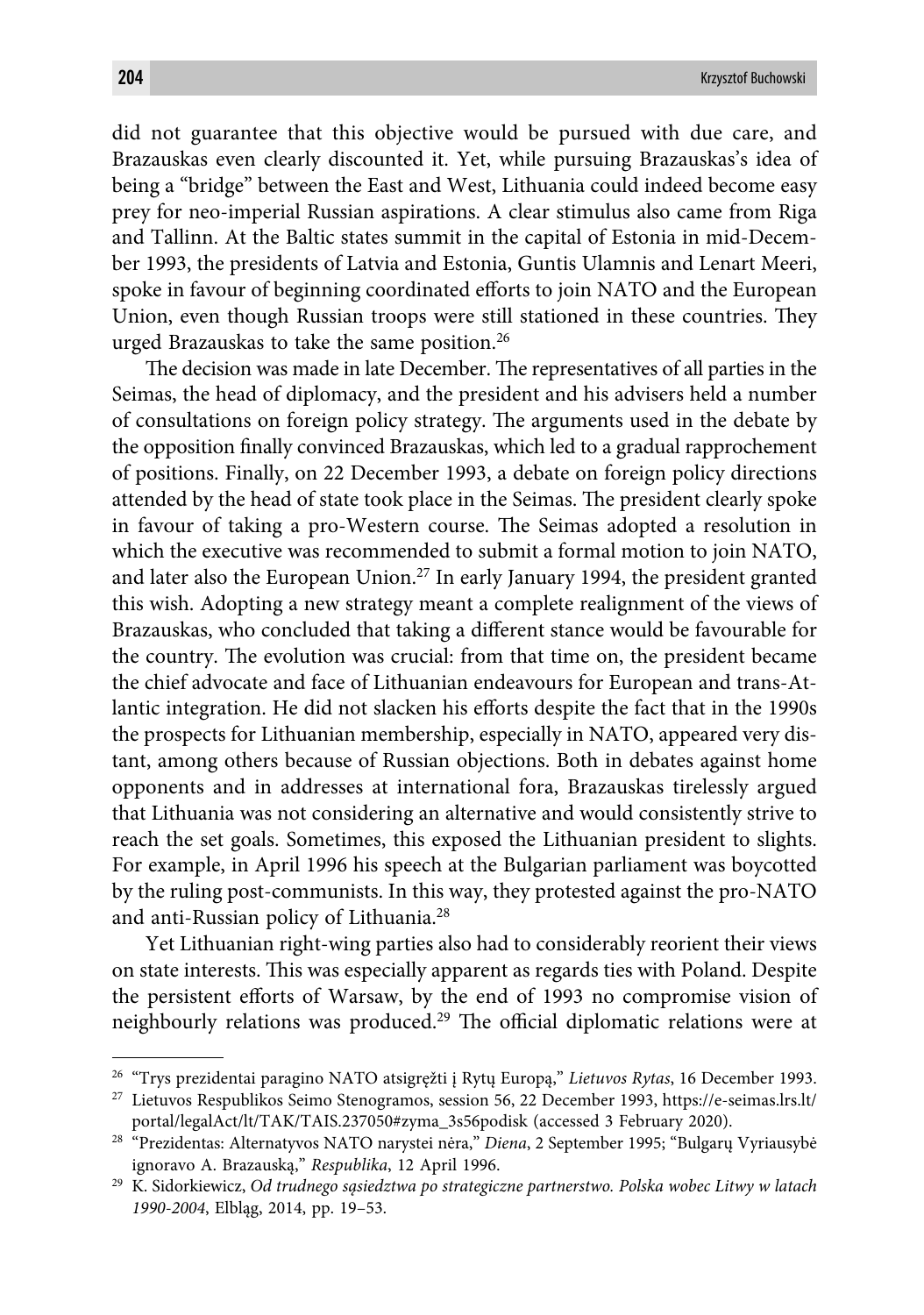most acceptable, and periodically even cool. The Lithuanian authorities were in no hurry to enter into an agreement with their neighbour. The right, heirs to Sajūdis, usually treated the stubborn policy towards Poland as a mission. Wielding emotional arguments, they successfully blocked and denounced competing visions as acts of national treason. The left remained on the defensive or assumed a similar narrative. The differences boiled down to tactical nuances. Even after the triumph in parliamentary and then presidential elections, Brazauskas and other LDLP leaders saw achieving an agreement with Poland as necessary but not top-priority, and not worth risking another quarrel with Sąjūdis. Among the ruling class,

as in the entire society, those who desired to overcome prejudices and achieve a historical breakthrough in Lithuanian–Polish relations were in the minority. It was not until the aforesaid compromise in foreign policy that a change took place. The Lithuanian political elites concluded that the shortest road to the West led through Poland, not only in the literal geographical meaning. The decisive step was taken by the formerly adamant right-wing parties. Relying on Warsaw was, however, treated by Vilnius as a price to be paid for achieving a much more serious objective.

The consequence was resuming work on a treaty on good neighbourly relations with Poland, followed by an agreement signed by presidents Brazauskas and Wałęsa in April 1994 in Vilnius. Soon after, while visiting Poland in February 1995, Brazauskas proposed a far-reaching intensification of political, economic, and military cooperation.<sup>30</sup> The shift in Lithuanian attitude was welcomed by Poland. A period of clearly warmer relations, revived cooperation and even "strategic partnership" in relations between the two countries began. Brazauskas was on an especially good footing with the new Polish president, Aleksander Kwaśniewski, elected in November 1995, like him a scion of post-communist left who converted to a pro-Western leaning.<sup>31</sup>

On the international arena, the Lithuanian president held up his country as a mature democracy meeting Western standards. Not all initiatives undertaken in the West were unequivocally viewed in a positive light on the domestic scene, however. Having regained her independence, Lithuania restored the citizenship of or otherwise honoured a group of exiles and veterans of anti-communist resistance. It turned out their ranks included individuals accused of participating in the extermination of Jews during the years of Nazi occupation. Despite outrage from Jewish organisations and some governments, the Lithuanian authorities were slow to react. The right-wing nationalists and a not inconsiderable part of society treated former guerrilla fighters as heroes whose deeds during the war could

<sup>30</sup> A. Brazauskas, *Penkeri Prezidento metai*, pp. 309 and 314; V. V. Sirutavičius, *Lietuviai ir lietuvos Lenkai, Lietuva ir Lenkija*, pp. 393–424.

<sup>31</sup> A. Valionis, E. Ignatavičius, I. Bričkovskienė, "From Solidarity to Partnership: Lithuanian-Polish Relations 1988–1998," *Lithuanian Foreign Policy Review*, 2, 1998; B. Jankowski, *W dziesięciolecie traktatu polsko-litewskiego*, Suchy Las, 2004, pp. 41–42.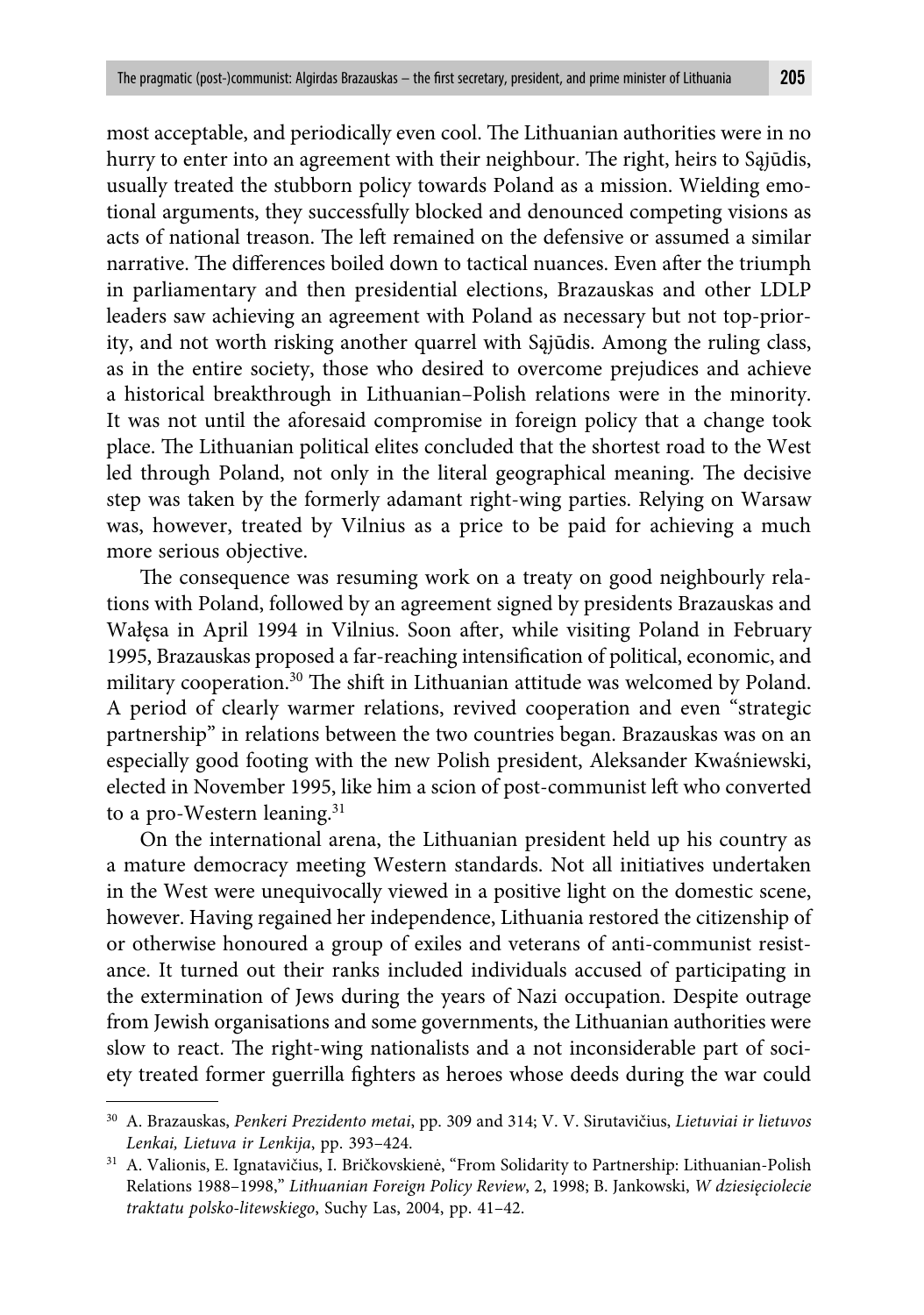not be unequivocally judged without taking into account the convoluted context of these times. Many Lithuanian politicians and even intellectual figures considered the attitude towards the past as the measure of current patriotism. The unclear situation was a major stain on Lithuania's image and could unfavourably affect plans to integrate with the West. Brazauskas, aware of the danger, decided to take the initiative in his usual way and make the first move to reduce the tensions. Already in April 1994, speaking at the Council of Europe forum, he promised that his country would stop honouring and begin sentencing the perpetrators of crimes upon Jews. In late February and early March 1995, the Lithuanian president visited Israel. The visit's schedule included touring the Yad Vashem Institute in Jerusalem. The entrance was blocked by a group of Lithuanian Jews saved from the Holocaust. Brazauskas walked up to one of the protesters, and embraced and kissed him. On the next day, speaking in the Knesset, he apologised for the Lithuanian contribution to the extermination of Jews during the Second World War. He also promised to work together with Israeli experts in prosecuting war criminals. While well received internationally, the president's speech was criticised at home, his opponents arguing that it smeared the good name of the nation. $32$ Only in later years did the Lithuanians begin to discuss the more infamous pages of their history.

Switching to a uniformly pro-Western policy inevitably meant worse relations between Lithuania and Russia. Brazauskas was traditionally well received at the Kremlin, where he was treated as a pragmatic politician, and had good contacts with Yeltsin. Regardless of his personal sympathies and views, the Lithuanian president did not, however, shirk from decisions objecting to falsifying history and neo-imperialist Russian policy. For example, in May 1995, he joined the presidents of Latvia and Estonia in refusing to go to Moscow to celebrate the fiftieth anniversary of the end of Second World War. His approach to strategic issues was similar: in agreement with his Baltic partners, he rejected the proposal to join the Community of Independent States on behalf of Lithuania.<sup>33</sup> The Russian president tried to pry Lithuania away from Baltic solidarity. During Brazauskas's visit to the Kremlin, Yeltsin suddenly proposed entering into a border treaty. The Lithuanian leader unhesitatingly signed the agreement. The situation was especially peculiar, because Lithuania was the first post-Soviet republic with which Russia had entered into a similar accord, and negotiations between government teams of experts had not yet finished. Brazauskas again waved aside any doubts. In doing this, he followed the adage "accept but do not countersign"; in November 1997, presidents of the three Baltic states jointly rejected the offer of Russian security guarantees

<sup>&</sup>lt;sup>32</sup> "Speech by the President of the Republic of Lithuania Mr. Algirdas Brazauskas, Delivered at the Knesset in Jerusalem, at 4 p.m., 1 March 1995," in: *Selection of Documents on Jewish Heritage*  and Problems, ed. E. Zingeris, Vilnius, 1997, pp. 15–20; T. Lane, A. Pabriks. A. Pura, *The Baltic States: Estonia, Latvia and Lithuania*, New York, 2002, pp. 155–156.

<sup>33 &</sup>quot;Baltijos šalys nenori į NVS," *Respublika*, 21 May 1996.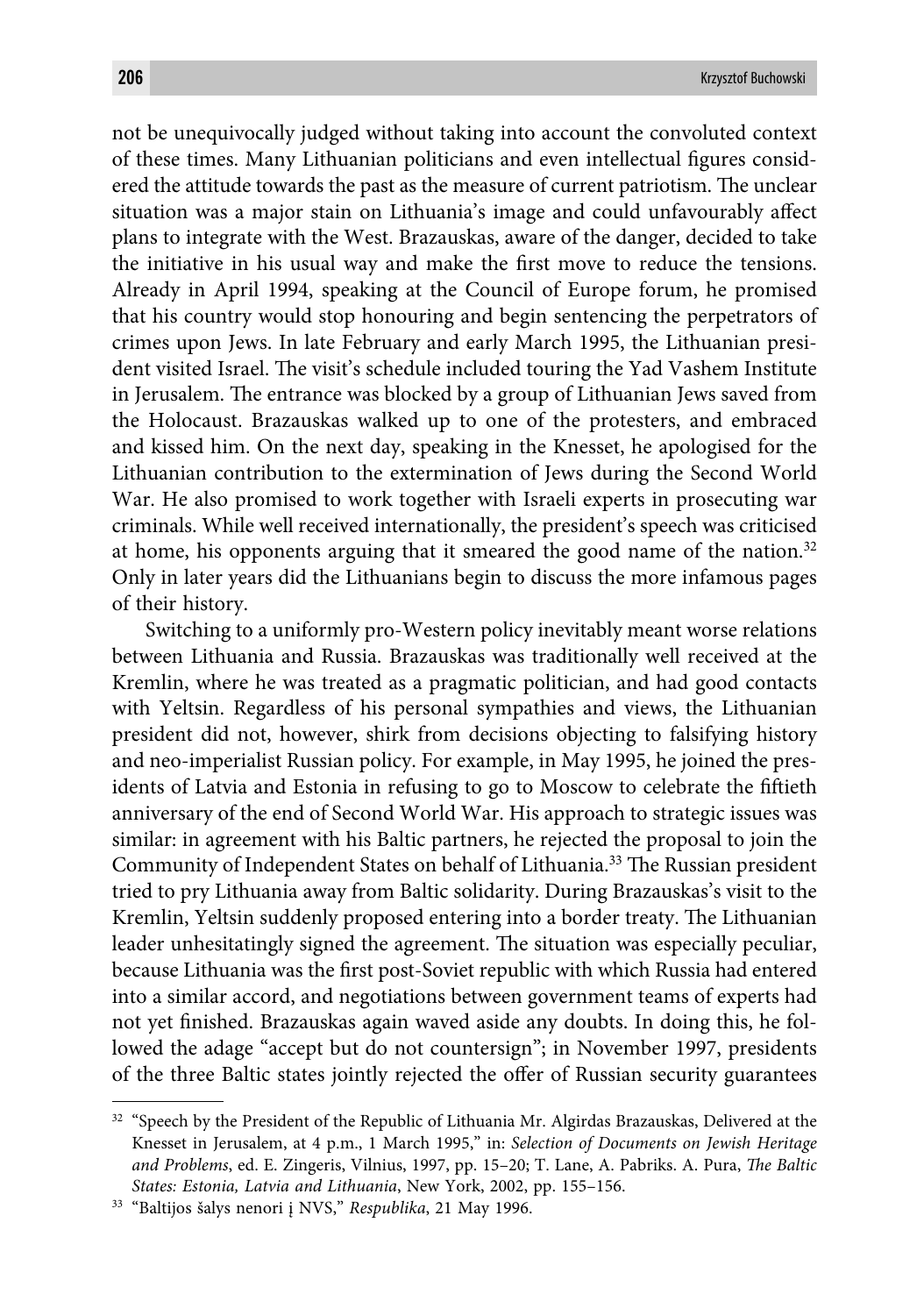in return for abandoning efforts to join NATO. The Russian Duma retaliated by suspending the ratification of the Lithuanian border treaty. $34$ 

Cooperation with Estonia and Latvia has traditionally been treated as one of the pillars of Lithuanian national interest. The Baltic cooperation in the 1990s was also strongly supported politically by the United States. Yet not all was fair and rosy, especially in dealings between Lithuania and Latvia, and Brazauskas inadvertently precipitated one of the more serious crises. The affair concerned the delimitation of the maritime border between the two countries. Lithuania did not want to agree to Latvian proposals on this issue, while Latvia put pressure on her neighbour, wishing to exploit oil deposits on the Baltic shelf. In May 1995, during a bilateral Lithuanian–Latvian summit in Maišiagala, Brazauskas and prime minister Šleževičius, without consulting anyone, preliminarily accepted Latvian claims that later became the basis of the Maišiagala memorandum stating the postulated course of the border. The president's signature of the memorandum caused a political outcry. The right-wing opposition protested, accusing Brazauskas of wilfully acting contrary to national interest. The head of diplomacy, Povilas Gylys, also reacted sharply, charging the president with entering into an unfavourable agreement without consultations with his ministry. In a speech in the Seimas on 30 May, Brazauskas tried to downplay the matter, alleging that his initiative was only the first step in discussing the course of the border. Ultimately, following many months of disputes that smacked of scandal, he was forced to withdraw his signature.<sup>35</sup>

While the president was not officially a member of any party, in actuality he had extensive influence in LDLP, affecting the work of the government and the Seimas. Usually, Brazauskas's authority was enough, but during his conflict with the minister caused by the so-called bank scandal he was forced to resort to constitutional measures as well. In late December 1995, the Lithuanian national bank decided to suspend the activities of two large commercial banks. Two days earlier, prime minister Šleževičius and another member of the government had withdrawn considerable private deposits from them. It also turned out that they earned interest at rates twice that of other customers. In early 1996, the affair was leaked by the press, and the opposition immediately clamoured for the prime minister to step down. Šleževičius refused and avowed his innocence. Instead, the foreign affairs and defence ministers resigned, unwilling to work together with the discredited head of government. In a year of a parliamentary election, the ruling party found itself on brink of secession. The president had to step in. Brazauskas did not accept the resignation of either minister and firmly demanded the dismissal of the prime

<sup>34 &</sup>quot;Sienos sutartis Dūmoje 'įstings,'" *Respublika*, 6 November 1997.

<sup>35</sup> Lietuvos Respublikos Seimo Stenogramos, session 38, 30 May 1995, https://e-seimas.lrs.lt/portal/ legalAct/lt/TAK/TAIS.239966#zyma\_6s38poPrez (accessed 6 February 2020); A. Račas, "Maišiagalos memorandumas: apsigave Lietuvos išeities," *Lietuvos Rytas*, 27 May 1995; for more see: V. Kašauskienė, *Lietuvos Respublikos vyriausybės*. *Jų kaita ir veiklos bruožai 1990–2007*, Vilnius, 2007, pp. 296–299.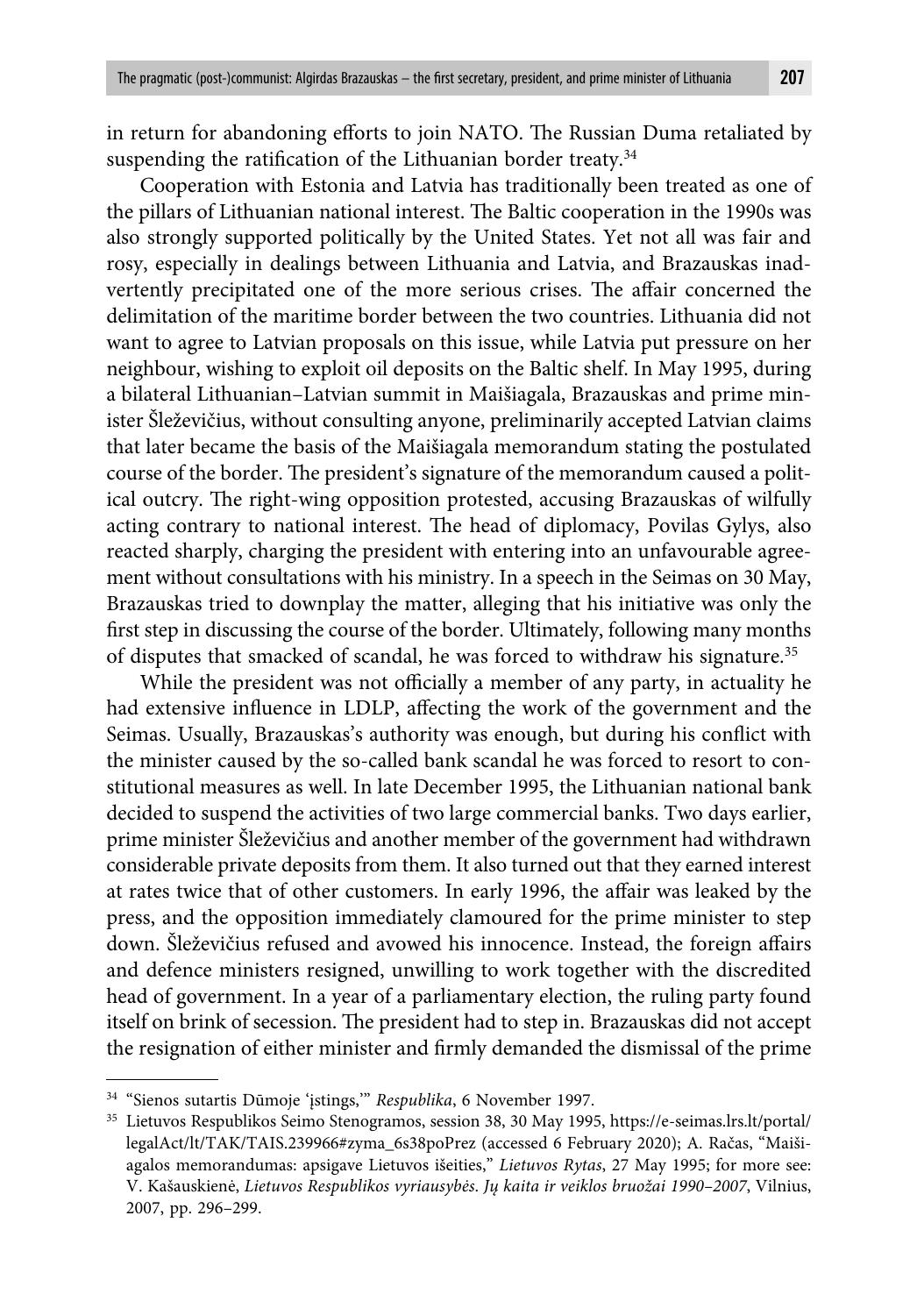minister. Šleževičius, sure of LDLP support, decided to challenge the president and once again refused. The president was forced to formally motion the Seimas to dismiss the prime minister. While LDLP MPs disagreed on the issue, the majority joined the opposition in voting for the motion.<sup>36</sup> The cabinet fell, and the president quickly installed another head of government. Party unity was preserved, and the crisis was apparently over. However, the two-month squabble was a blow to post-communist popularity. Only Brazauskas used the impasse to improve his image and strengthen his political authority.

The bank scandal greatly contributed to the severe defeat of the former Brazauskas party in parliamentary elections held in October and November 1996. As expected, parties originating from Sąjūdis triumphed, and LDLP won only 12 seats.37 Landsbergis was elected speaker of the Seimas, and the right-wing coalition appointed a government. A difficult period of cohabitation followed. The post-communists became the target of numerous accusations. The right tried to implement a scrutiny procedure, hoping to keep former party apparatchiks and employees, as well as communist secret service agents, away from public life. Allegations of aiding the secret service in the past became a powerful weapon in fighting political opponents. The president, too, was torn to shreds. He was accused, for example, of not showing enough progress in efforts to quickly join NATO. The relations between the parliamentary majority and the president were, as usual, overshadowed by his past, but also his ties to Moscow. When the new balance of power crystallised, the president could no longer influence the parliament and council of ministers directly and increasingly voiced his displeasure with the overly restricted competences of the head of state. The last months of the presidential term, ending in early 1998, were filled with quarrels about how to interpret the constitution. In late 1997, while still popular personally, the discouraged Brazauskas unexpectedly announced that he was not going to run for re-election and intended to abandon politics.<sup>38</sup> The decision was a major surprise. Despite a few blunders, his presidential term was generally viewed in a positive light, both at home and abroad. Comments suggested that with Brazauskas gone, the Lithuanian political scene would become more diversified, no longer polarised and dominated by him and Landsbergis.

The office of president was contested by seven candidates. Prior to the election, Brazauskas backed Artūras Paulauskas, who was loosely connected to the

<sup>36</sup> Lietuvos Respublikos Seimo Stenogramos, session 75, 8 February 1996, https://e-seimas.lrs.lt/ portal/legalAct/lt/TAK/TAIS.240252 (accessed 6 February 2020).

 $37$  The Homeland Union (conservatives) led by Landsbergis won as many as 70 Seimas seats out of 141. The Christian Democratic party led by Algirdas Saudargas won 16 seats, and the formerly marginal Lithuanian Centre Union (*Lietuvos centro sąjunga*) of Romualdas Ozolas – 13 seats. Twelve seats were won by LDLP and Democratic Labour (*Lietuvos socialdemokratų partija*) that invoked its pre-war heritage.

<sup>38</sup> S. Grybkauskas, M. Tamošaitis, *Epochų virsmo sūkuriuose*, pp. 323–330.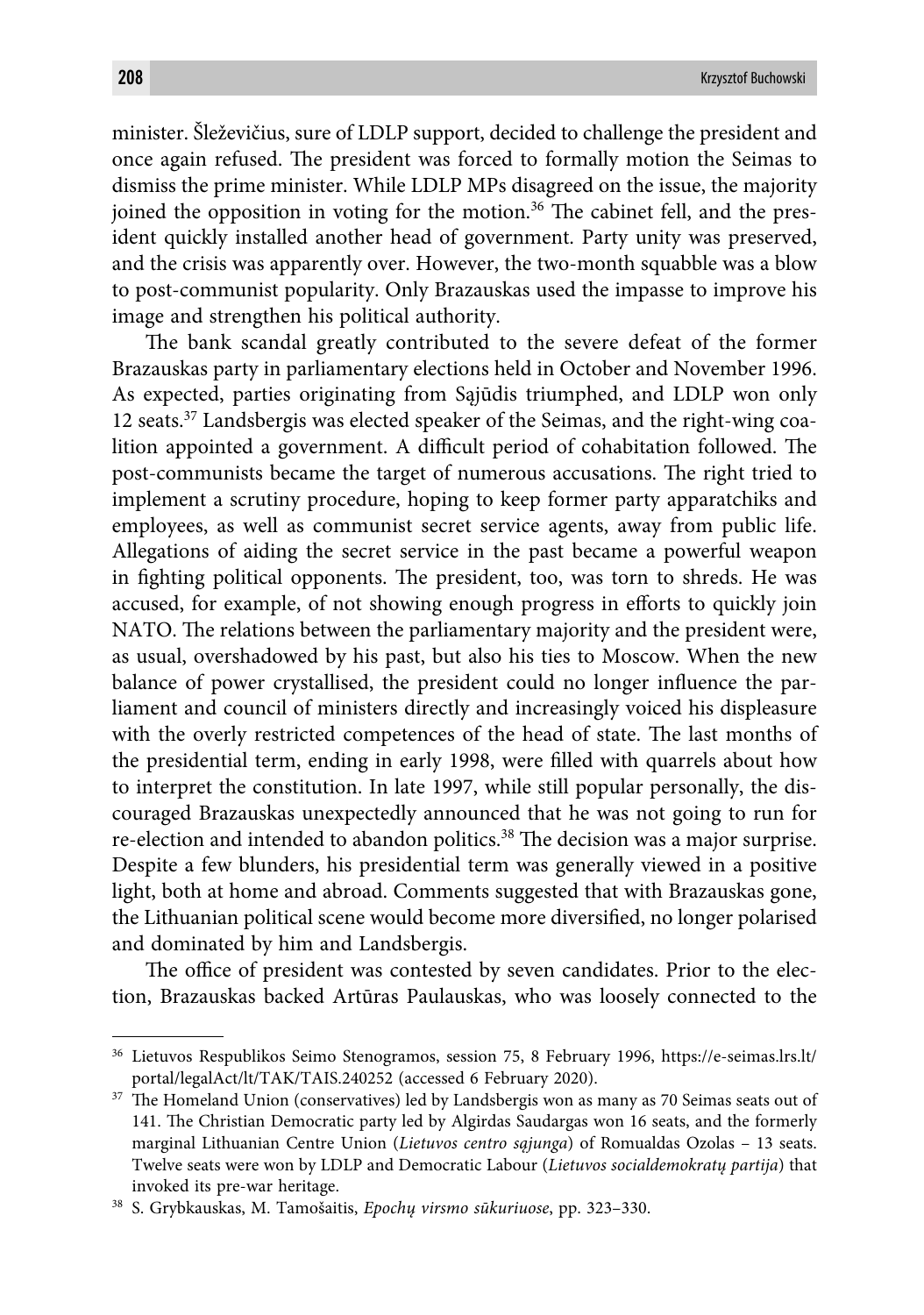left. While Paulauskas won the first round, in the second (4 January 1998) he lost to Valdas Adamkus, a homecoming exile from the USA. Between 1998 and 2000, the Lithuanian political scene saw major shifts. Support for the right-wing government increasingly waned. Movements contesting the former scheme in which power was wielded either by a right-wing bloc or the post-communist left grew in influence. Paulauskas established a party called New Union (*Naujoji sąjunga*) with a social and liberal programme. Another rising star was Rolandas Paksas, who in 1999 held the office of prime minister for a few months and then headed the Lithuanian Union of Liberals (*Lietuvos liberalų sąjunga*).

From his political retirement, Brazauskas still kept a close watch on events in the country. Before the parliamentary election in the autumn of 2000, the former president saw an opportunity for the left and tried to return to politics. He lent his name to a coalition of left-wing parties founded on LDLP and social democrats. The campaign was based on Brazauskas's still huge popularity; the former president posed in photos together with parliamentary candidates but did not run himself. Posters with his visage were plastered all over the country. Trying to win over leftminded voters, the coalition did not shirk from populist, and even anti-European slogans. The October 2000 parliamentary election brought success and 51 seats for the left .39 Despite the hopes of Brazauskas, who counted on becoming prime minister, a slight parliamentary majority was formed by the parties of Paulauskas and Paksas. Both leaders were clearly afraid of being sidelined if they entered into an alliance with the left. Immediately after the election, the embittered Brazauskas announced that he was going back into retirement. He soon changed his mind, however; aware that the majority in the Seimas was fragile, he decided to wait until it crumbled. In early 2001, he oversaw the consolidation of left -wing factions and became the chairman of the Lithuanian Social Democratic Party (LSDP), in which LDLP formally merged with the social democrats.

The unstable Seimas majority indeed lasted just for a few months. In June 2001, the government fell, and Paulauskas soon came to terms with Brazauskas to establish a new governmental coalition. This time, the former president took the post of prime minister.40 His political comeback was impressive, and his credit among the public once again high. In addition, Brazauskas clearly felt more at home as the head of government. He appeared less entangled with ceremonial duties and was able to focus on issues that actually fascinated him, especially current economic policies. He made most decisions in this respect personally, just as he liked. His confidence in his own competences, combined with a lack of prejudices, sometimes induced him to take steps viewed as equivocal from both the political and the

<sup>&</sup>lt;sup>39</sup> In addition, the New Union won 39 seats, the Lithuanian Union of Liberals 34, and the Homeland Union 9.

<sup>40</sup> Lietuvos Respublikos Seimo Stenogramos, session 109, 3 July 2001, https://e-seimas.lrs.lt/portal/ legalAct/lt/TAK/TAIS.141143 (accessed 7 February 2020).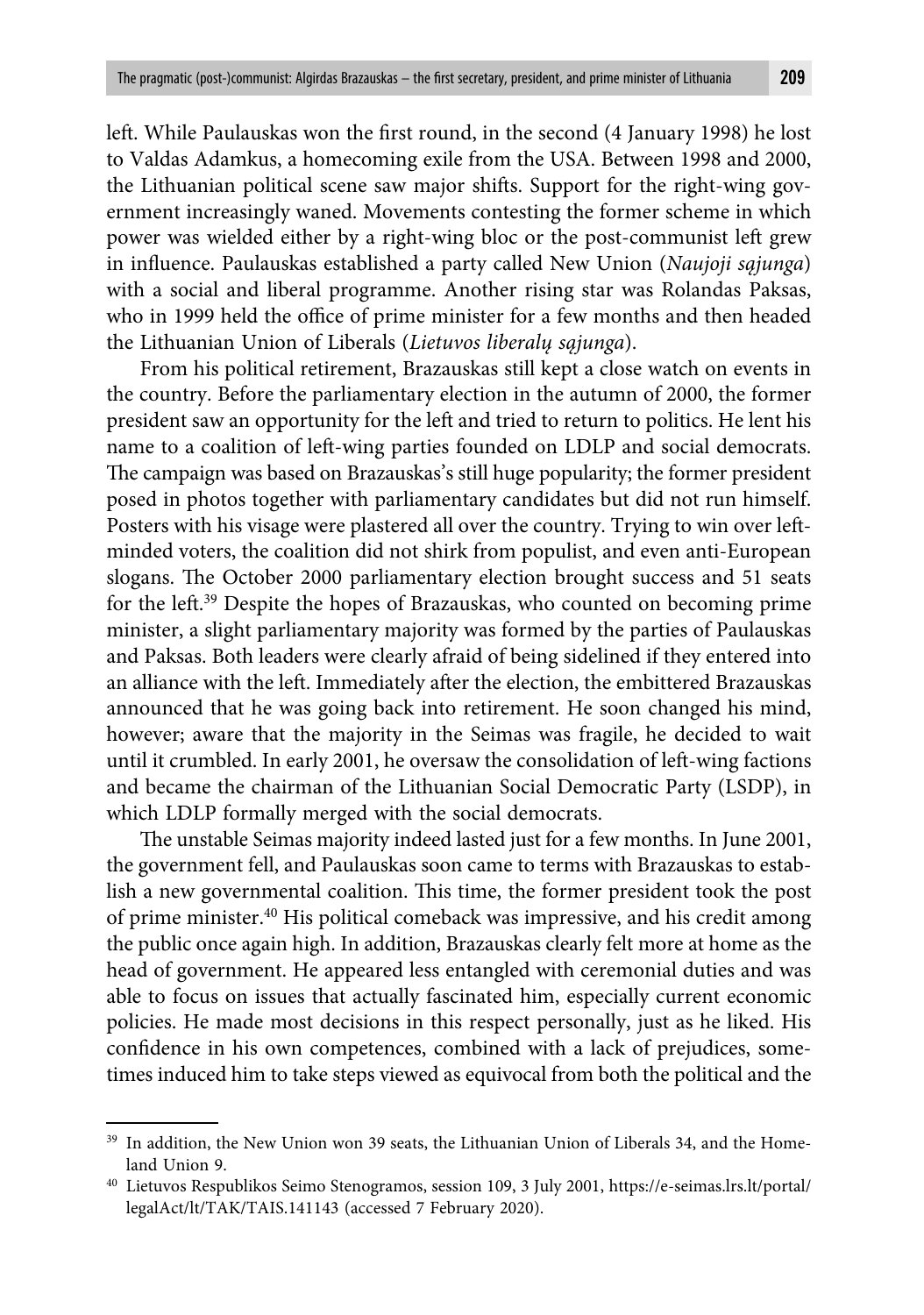ethical point of view. Already in the 1990s, Brazauskas was suspected of lobbying for Russian corporations. As prime minister, he openly favoured certain Russian companies that wished to enter the Lithuanian market (he was, for example, in favour of a takeover of the Mažeikiai oil refinery by Lukoil), a sentiment he was censured for by the opposition and president Adamkus.<sup>41</sup>

Finally, in late 2002, the key decision to admit Lithuania to NATO was made. The issue of acceding to the European Union was also being successfully finalised. A presidential election was also planned for the turn of 2002/2003. Brazauskas's associates urged him to run for president, but he preferred to remain head of the government. The presidential race was unexpectedly won by Paksas, who defeated the incumbent president in the second round. Following the election, the Lithuanians were getting ready to celebrate their membership in NATO and the EU, but the turn of 2003/2004 brought a political scandal that temporarily overshadowed even these historic events. President Paksas was accused of contacts with the Russian mafia and then, following a prolonged and tense political quarrel, impeached by the Seimas. Prime minister Brazauskas initially avoided taking a clear stance, but ultimately decided to speak against Paksas.<sup>42</sup>

In June 2004, a pre-term presidential election took place, resulting in Adamkus regaining the office. In turn, the parliamentary October election returned a Seimas that was even more diversified politically than before. The left only won 20 seats this time.43 While Brazauskas managed to glue together a parliamentary majority and retain the post of prime minister, he had to invite populist groups to join the government. In terms of image and political influence, his most costly move was to compromise with the Labour Party, which had the most seats in parliament and was led by Viktor Uspaskich, a businessman and politician of Russian origin. The party and his leader was mired in suspicions of unclear political and business contacts with and connections to Moscow. In 2005–2006, Lithuania was shaken by a series of scandals involving political leaders of the ruling coalition, several ministers, and even the prime minister himself. The media disclosed that the long-term partner and then wife of Brazauskas reaped benefits from the privatisation of a Vilnius hotel thanks to decisions of her husband. There were also new threads linking this affair to funds from the Russian Lukoil company.

<sup>41</sup> V. Kašauskienė, op. cit., pp. 573–579.

<sup>42</sup> Lietuvos Respublikos Seimo Stenogramos, session 484, 11 March 2004, https://e-seimas.lrs.lt/ portal/legalAct/lt/TAK/TAIS.228429 (accessed 7 February 2020).

<sup>&</sup>lt;sup>43</sup> The unexpected winner was the populist Labour Party (Darbo Partija) with 39 seats. The Working for Lithuania coalition brought together by Brazauskas's LSDP took 20 seats, and Palauskas's New Union 11. The conservatives won 25 seats this time, and the Liberal and Centre Union (*Liberaly ir centro sąjunga*), established in 2003, 18 seats. The Seimas was rounded out by adherents of former president Paksas from the Order and Justice (*Tvarka ir teisingumaso*) faction and a party led by Pruskienė that soon renamed itself the Lithuanian Peasant and Greens Union (*Lietuvos valstiečių ir žaliųjų sąjunga*).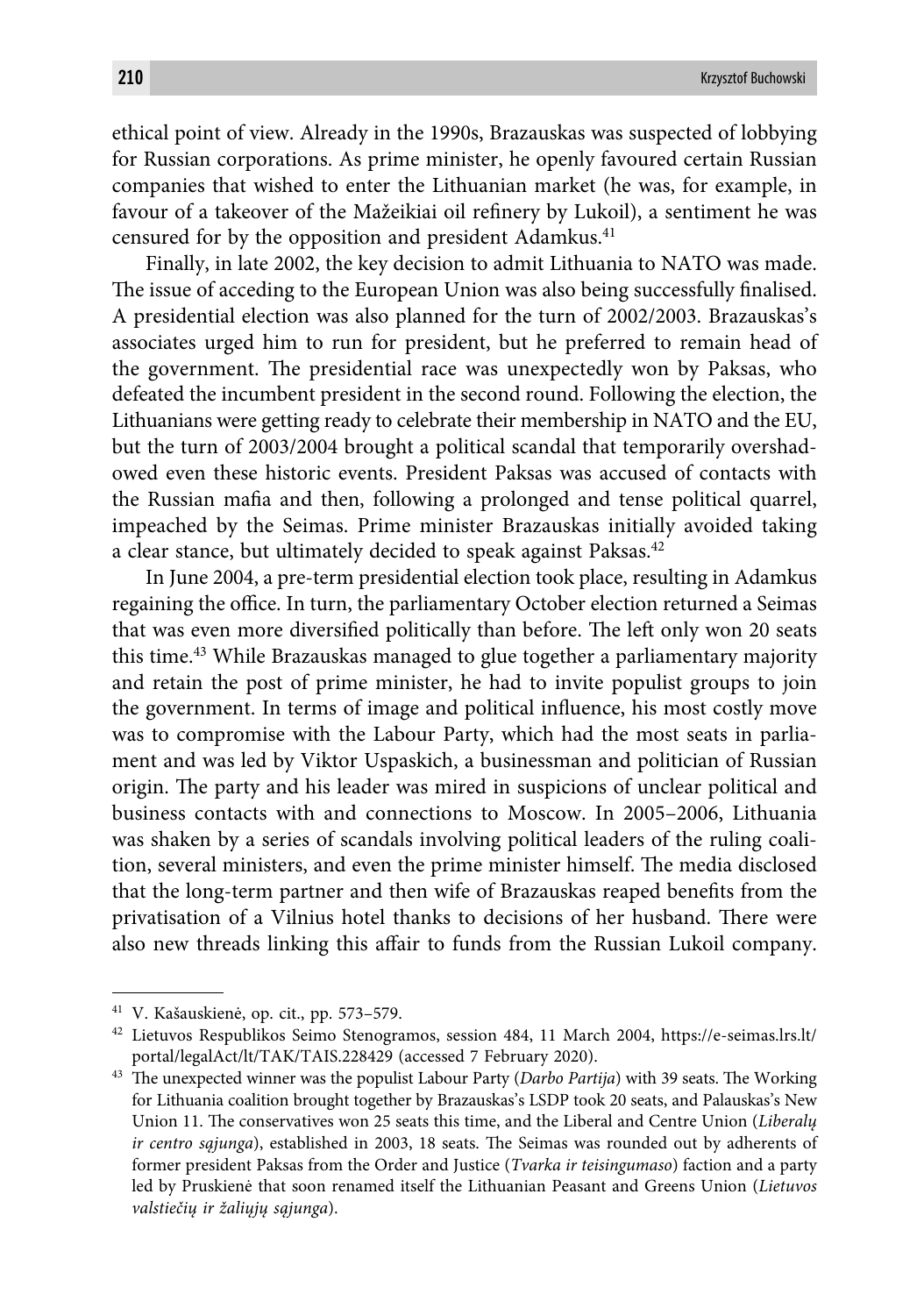Interrogated by the prosecutor's office and whipped by the media, Brazauskas was unable to take a clear stand against the allegations. He still tried to distance himself from Lukoil, agreeing to sell the Mažeikiai oil refinery to PKN Orlen, as suggested by president Adamkus.44 However, the prime minister's popularity among the public waned drastically. Even the LSDP began to look for another prospective leader. Additionally, strife grew between Brazauskas and Uspaskich in the government. In May/June 2006, the Labour Party left the coalition when its leaders were accused of corruption. Faced with another scandal, the government resigned. In the next year, Brazauskas stepped down as party leader and announced his definitive retirement.<sup>45</sup>

This time, the "Brazauskas era" in Lithuanian politics had finally come to an end. The former communist apparatchik, president and prime minister left the scene in disgrace. He was charged especially with actions undertaken at the last stage of his career, castigated for populism, ethically doubtful alliances with political swindlers, reaping private benefits, and bringing the country to political and economic stagnation. There were even suggestions that he had squandered his lifetime achievements and become a tarnished legend. Yet his name could in no way be erased from Lithuanian history textbooks. The negative emotions gradually began to erode, and popular memory increasingly refocused on the age of perestroika and Brazauskas's presidential term, appreciating the role he had played back then. The former president still had his circle of faithful adherents. He was called "the man who took Lithuania out of the Soviet Union" and the "Lithuanian oak" (*Lietuviškas gžuolas*, in reference to his stout frame). Even while alive, the first biographies of his were written, stressing mainly his achievements.46 When he succumbed to cancer in 2010, the church hierarchy did not agree to holding the funeral ceremony in the Vilnius cathedral. Nevertheless, his burial at the Antakalnis Cemetery in Vilnius gathered thousands. His name was given to the Kaunas Hydroelectric Plant and a junior high school at Kaišiadorys.

In 2018, a well-researched biography of Brazauskas, written by Saulius Grybkauskas and Mindaugas Tamošaitis, was published. The book immediately became a bestseller despite its academic nature and critical views. Reader demand persuaded the authors to write a polished and expanded edition, released in 2019 under the telling title of *A Man Who Linked Epochs*. 47 Both publications recalled the personage of the former first secretary, president, and prime minister and provided an opportunity for heated polemics. Brazauskas is still remembered in Lithuania.

<sup>44</sup> Ž. Damauskas, "PKN Orlen liko paskutini barierą," *Lietuvos Rytas*, 10 June 2006; I. Chalupec, C. Filipowicz, *Rosja, ropa, polityka czyli o największej inwestycji PKN ORLEN*, Warszawa, 2009, p. 239.

<sup>45</sup> S. Grybkauskas, M. Tamošaitis, *Epochų virsmo sūkuriuose*, pp. 350–351.

<sup>&</sup>lt;sup>46</sup> G. Ilgūnas, Algirdas Brazauskas: politinė biografija, Vilnius, 2009, p. 542.

<sup>&</sup>lt;sup>47</sup> S. Grybkauskas, M. Tamošaitis, Žmogus, jungęs epochas. Algirdo Brazausko politinė biografija, Vilnius, 2019.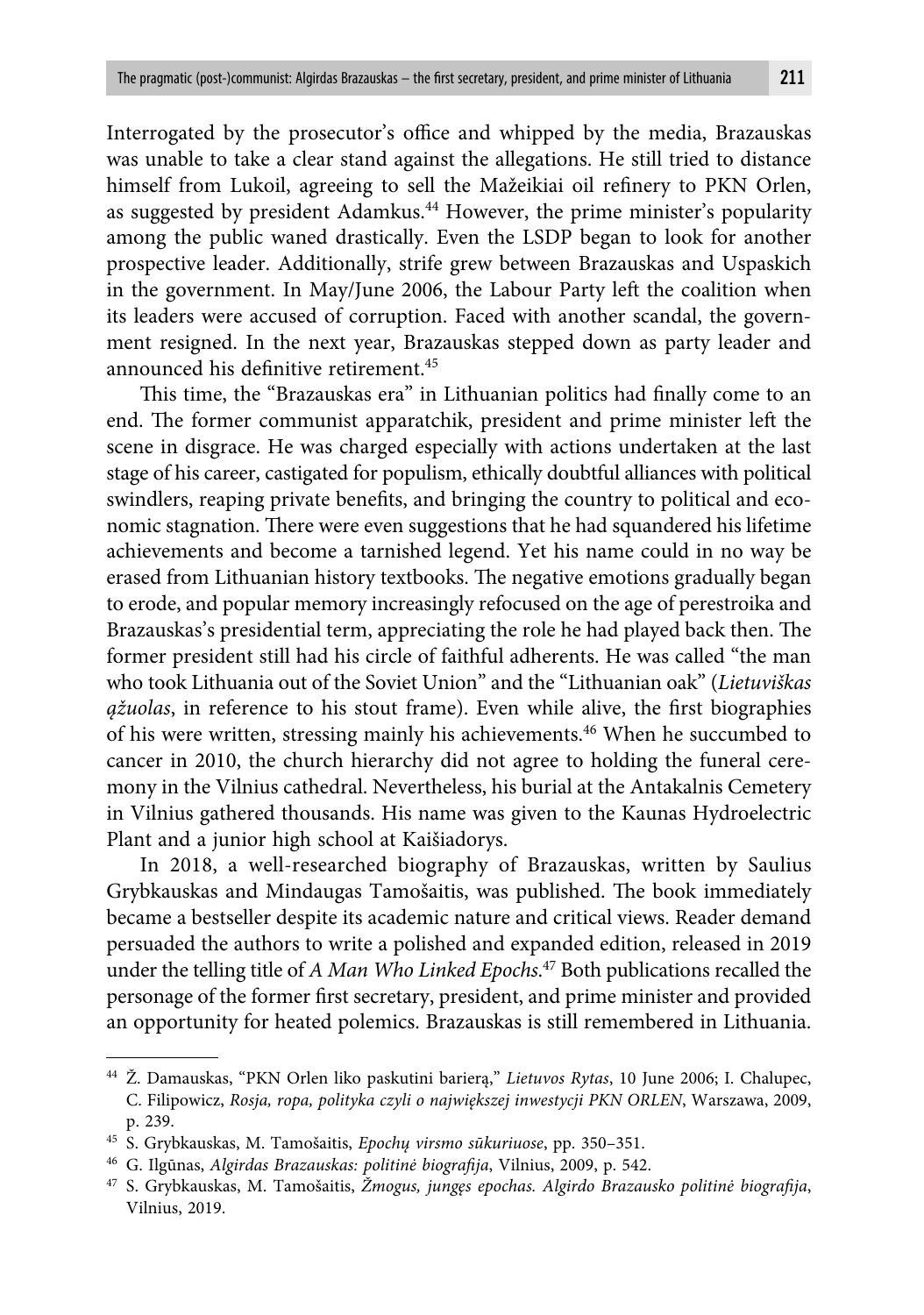### Abstract

The article is devoted to Algirdas Brazauskas, president (from 1993 to 1998) and prime minister (from 2001 to 2006) of Lithuania. While Lithuania remained part of the USSR, Brazauskas pursued a career in the Communist Party of Lithuania (part of the Communist Party of the Soviet Union) as a top official and member of the nomenclature. He belonged to a generation for which membership in the communist party was the only road to professional advancement and a career. Brazauskas insisted that among party members only a few percent were "true" communists. The others, like him, worked for the good of the country by using whatever opportunities they had. During the perestroika, he was perceived as a party reformer and, supported by the Sajūdis, became the first secretary of the Communist Party of Lithuania, eventually breaking away from the CPSU. In 1990, he was one of those who signed the act of Lithuanian independence and also became a deputy prime minister. However, after the collapse of the USSR he was politically sidelined. In 1992, his post-communist party won the parliamentary elections, taking advantage of a crisis in the Sąjūdis government. In 1993, he became president, and his presidential term is generally viewed in a positive light. In line with the constitution, as president he dealt mostly with foreign policy. With his term ending, he declined to run for another, reacting badly to criticism of his limited competences. After a brief retirement spell, he organised a left-wing coalition and returned to power as prime minister. Leading the government fulfilled his expectations, because he was able to focus on economic and administrative issues. His achievements are, however, negatively viewed.

## Bibliography

### Sources

- *Aktas dėl Lietuvos nepriklausomos valstybės atstatymo*, https://www.lrs.lt/datos/kovo11/signatarai/aktas.htm (accessed 29 January 2020).
- Brazauskas A., *Apsisprendimas 1988–1991*, Vilnius, 2004.
- Brazauskas A., *Penkeri Prezidento metai*, Vilnius, 2000.
- *Lietuvos Respublikos Konstitucija*, http://www3.lrs.lt/home/Konstitucija/Konstitucija.htm#NE-SIJUNGIMO (accessed 2 February 2020).
- Lietuvos Respublikos Aukščiausioji Taryba Atkuriamasis Seimas, session 2, 11 March 1990, https://e-seimas.lrs.lt/portal/legalAct/lt/TAK/TAIS.251075 (accessed 29 January 2020).
- Lietuvos Respublikos Seimo Stenogramos, session 1, 25 November 1992, https://e-seimas.lrs. lt/portal/legalAct/lt/TAK/TAIS.235315 (accessed 31 January 2020).
- Lietuvos Respublikos Seimas, Iškilmingasis posėdis, Skirtas Lietuvos Respublikos Prezidento priesaikos ceremonijai, 25 February 1993; https://e-seimas.lrs.lt/portal/legalAct/lt/TAK/ TAIS.235611 (2 February 2020).
- Lietuvos Respublikos Seimo Stenogramos, session 56, 22 December 1993, https://e-seimas. lrs.lt/portal/legalAct/lt/TAK/TAIS.237050#zyma\_3s56podisk (accessed 3 February 2020).
- Lietuvos Respublikos Seimo Stenogramos, session 38, 30 May 1995, https://e-seimas.lrs.lt/portal/ legalAct/lt/TAK/TAIS.239966#zyma\_6s38poPrez (6 February 2020).
- Lietuvos Respublikos Seimo Stenogramos, session 75, 8 February 1996, https://e-seimas.lrs.lt/ portal/legalAct/lt/TAK/TAIS.240252 (accessed 6 February 2020).
- Lietuvos Respublikos Seimo Stenogramos, session 109, 3 July 2001, https://e-seimas.lrs.lt/portal/ legalAct/lt/TAK/TAIS.141143 (accessed 7 February 2020).
- Lietuvos Respublikos Seimo Stenogramos, session 484, 11 March 2004, https://e-seimas.lrs.lt/ portal/legalAct/lt/TAK/TAIS.228429 (accessed 7 February 2020).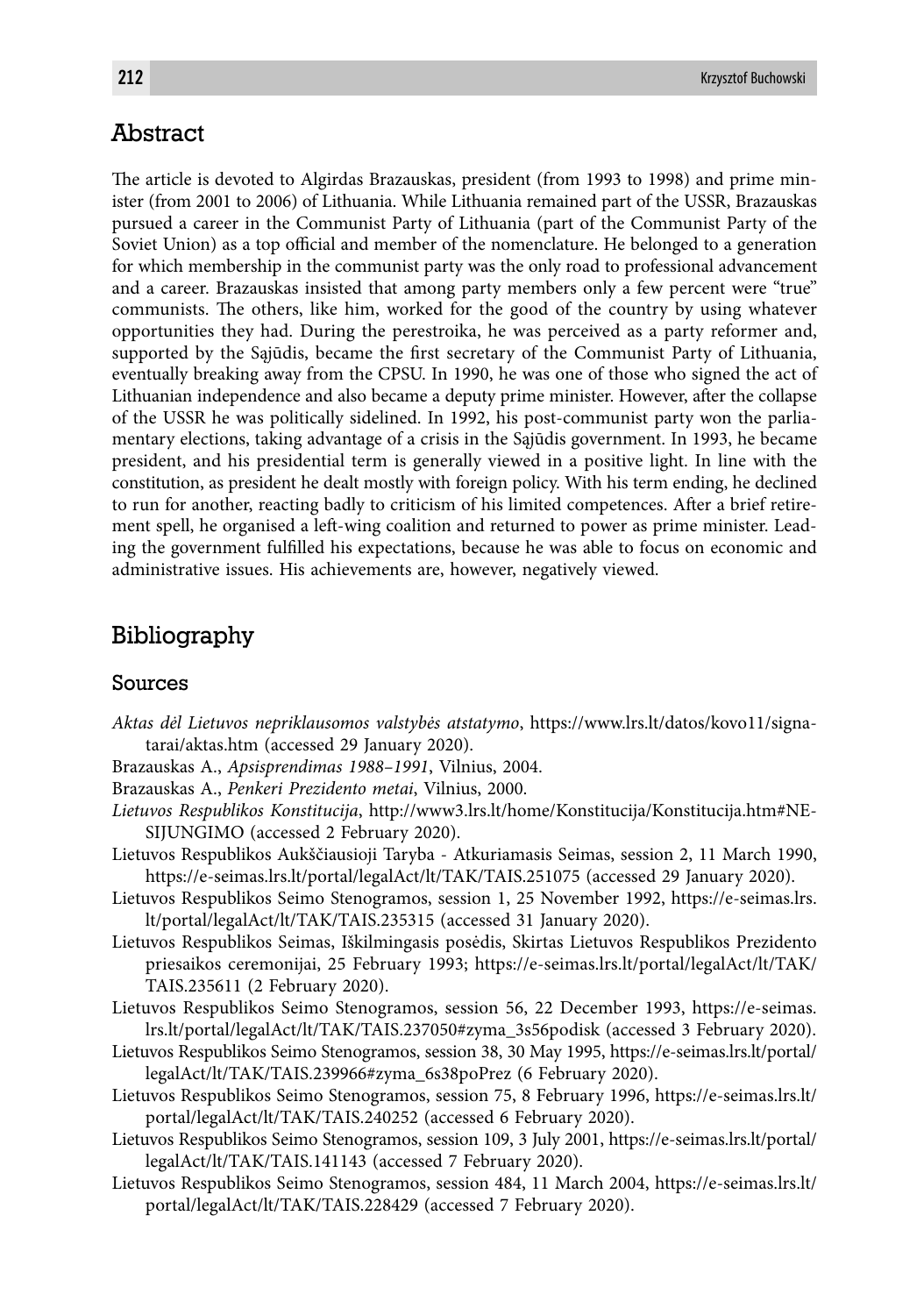- "Normalny Litwin, żaden komunista. Algirdas Brazauskas w rozmowie z Adamem Michnikiem i Pawłem Smoleńskim," *Gazeta Wyborcza*, 2 March 1996.
- "Speech by the President of the Republic of Lithuania mr. Algirdas Brazauskas, Delivered at the Knesset in Jerusalem, at 4 .pm., 1 March 1995," in: *Selection of Documents on Jewish Heritage and Problems*, ed. E. Zingeris, Vilnius, 1997.

#### Secondary sources

- Bereś W. (with J.J. Komar), *Okińczyc wileński autorytet. Opowieść o wolnej Litwie*, Warszawa, 2015.
- Buchowski K., "Kwestia wycofania armii rosyjskiej z państw bałtyckich w latach 1991–1994," in: *Europa Środkowo-Wschodnia w procesie transformacji i integracji. Wymiar bezpieczeństwa*, ed. H. Chałupczak, M. Pietraś, J. Misiągiewicz, Zamość, 2016, pp. 161–172.
- Chalupec I., Filipowicz C., *Rosja, ropa, polityka czyli o największej inwestycji PKN ORLEN*, Warszawa, 2009.
- Digrytė E., "A. Butkevičius: savanorių maištas inspiruotas politikų," *Delfi .lt*, https://www.delfi . lt/news/daily/lithuania/abutkevicius-savanoriu-maistas-inspiruotas-politiku.d?id=11828239 (accessed 3 February 2020).
- Godlewski T., "Udział prezydenta Republiki Litewskiej w ustawodawstwie," *Przegląd Prawa Konstytucyjnego*, 3, 2014, pp. 23–36.
- Grybkauskas S., *Sovietinė nomenklatūra ir pramonė Lietuvoje 1965–1985 metai*, Vilnius, 2011.
- *Lietuva 1940–1990: Okupuotos Lietuvos istorija*, ed. A. Anušauskas et al., Vilnius, 2005.
- Grybkauskas S., Tamošaitis M., *Epochų virsmo sūkuriuose: Algirdo Brazausko politinė biografija*, Vilnius, 2018.
- Grybkauskas S., Tamošaitis M., *Žmogus, jungęs epochas. Algirdo Brazausko politinė biografi ja*, Vilnius, 2019.
- Ilgūnas G., *Algirdas Brazauskas: politinė biografija*, Vilnius, 2009.
- Jankowski B., *W dziesięciolecie traktatu polsko-litewskiego*, Suchy Las, 2004.
- Jundo-Kaliszewska B., *Zakładnicy historii. Mniejszość polska w postradzieckiej Litwie*, Łódź, 2019.
- Kašauskienė V., *Lietuvos Respublikos vyriausybės*. *Jų kaita ir veiklos bruožai 1990–2007*, Vilnius, 2007.
- Lane T., Pabriks A.. Pura A., *The Baltic States: Estonia, Latvia and Lithuania*, New York, 2002.
- Laurinavičius Č., Lopata R., Sirutavičius V., "Rusijos Federacijos karinis tranzitas per Lietuvos respublikos teritorija," *Politologija*, 4, 2002, pp. 2–34.
- Laurinavičius Č., Motieka E., Statkus N., *Baltijos valstybių geopolitikos bruožai XX amžius*, Vilnius, 2005.
- Laurinavičius Č., Sirutavičius Vladas V., *Sąjūdis: nuo "Persitvarkymo" iki kovo 11-osios*, Vilnius, 2008.
- *Lietuvos suvereniteto atkūrimas 1988-1991 metais*, ed. Č. Bauža, Vilnius, 2000.
- Lukošaitis A., "Prezidentas Lietuvos politinėje sistemoje: vietos ir galio paieškos," *Politologija*, 2, 1998, pp. 38–53.
- Lieven A., *Estonia, Latvia, Lithuania and the Path to Independence*, New Haven, 1993.
- "Prieš 20 metų Lietuvos prezidentu tapęs Algirdas Brazauskas neturėjo rūmų ir nenorėjo apsaugos," *15min.lt*, https://www.15min.lt/naujiena/aktualu/istorija/pries-20-metu-lietuvos-prezidentu-tapes-algirdas-brazauskas-neturejo-rumu-ir-nenorejo-apsaugos-582-306764 (accessed 2 February 2020).
- Nekrašas E., "Kritiniai pamąstai apie Lietuvos užsienio politiką," *Politologija*, 2, 2009, pp. 123–142.
- Paulauskas K., *Kieno saugumas? Kuri tapatybė? Kritinės saugumo studijos ir Lietuvos užsienio politika*, Vilnius, 2010.